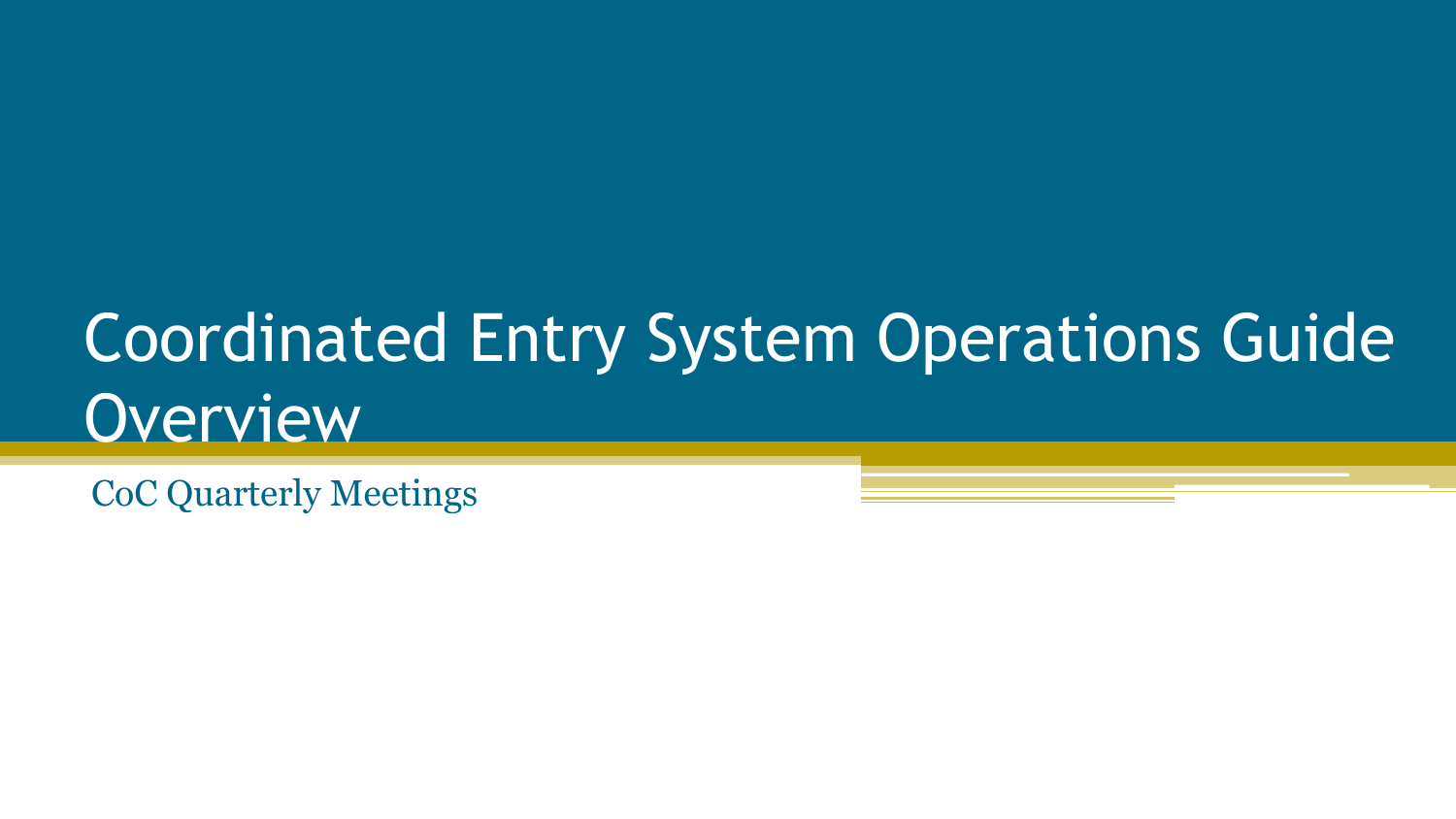- The Operations Guide will be the central place for all policies and procedures as it relates to how the Coordinated Entry System implements the Access, Assessment, Prioritization, Matching and Evaluation policies.
	- Additional tools and trainings will be developed and accompany the Operations Guide.

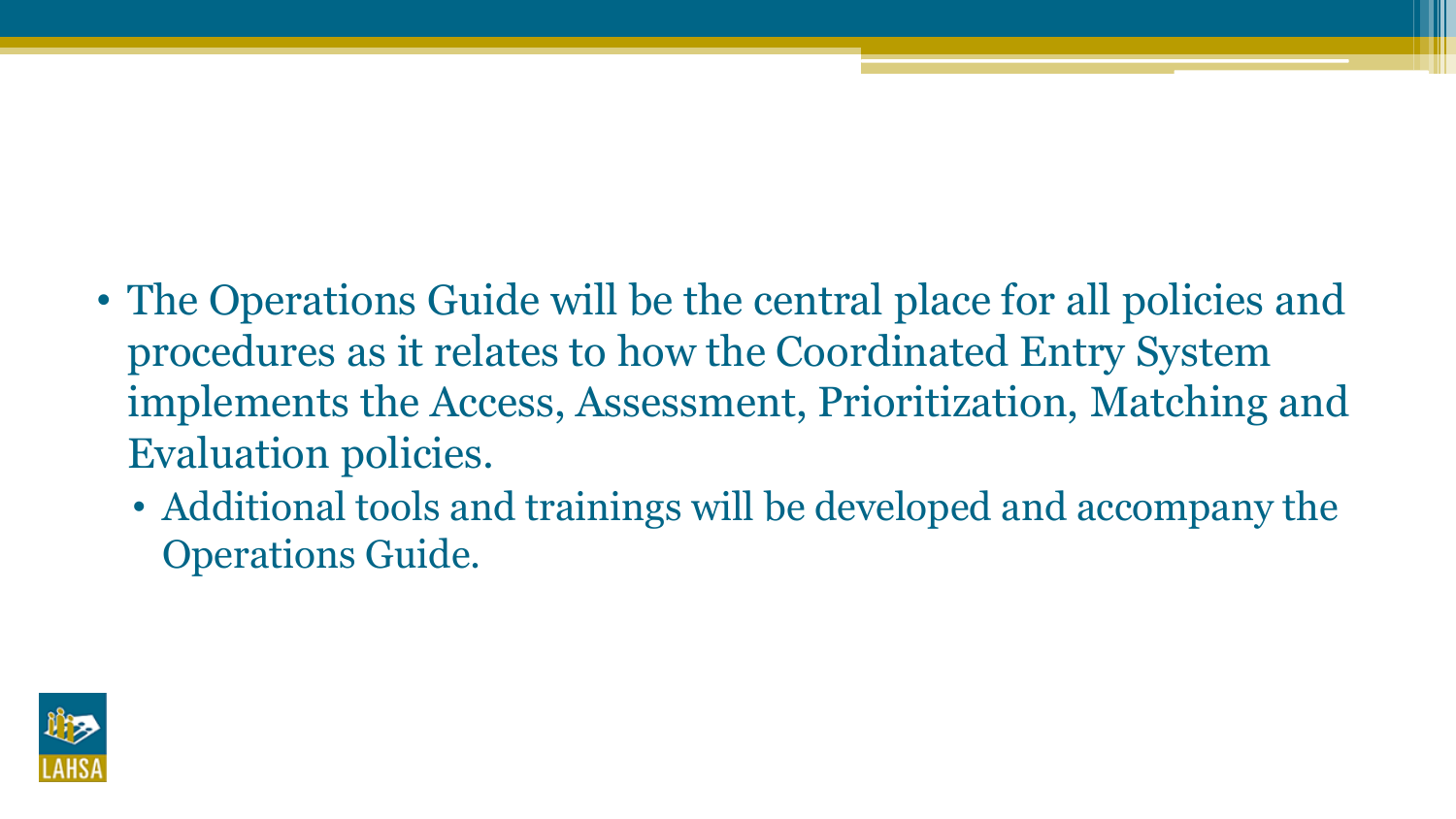# CES Operations Guide

- Key Sections:
	- HMIS
	- System Overview
	- System Referral and Access
	- Standardized Assessment
	- Prioritization
	- Case Conferencing & Care Coordination
	- Matching through CES
	- Tool Library
	- Training Directory

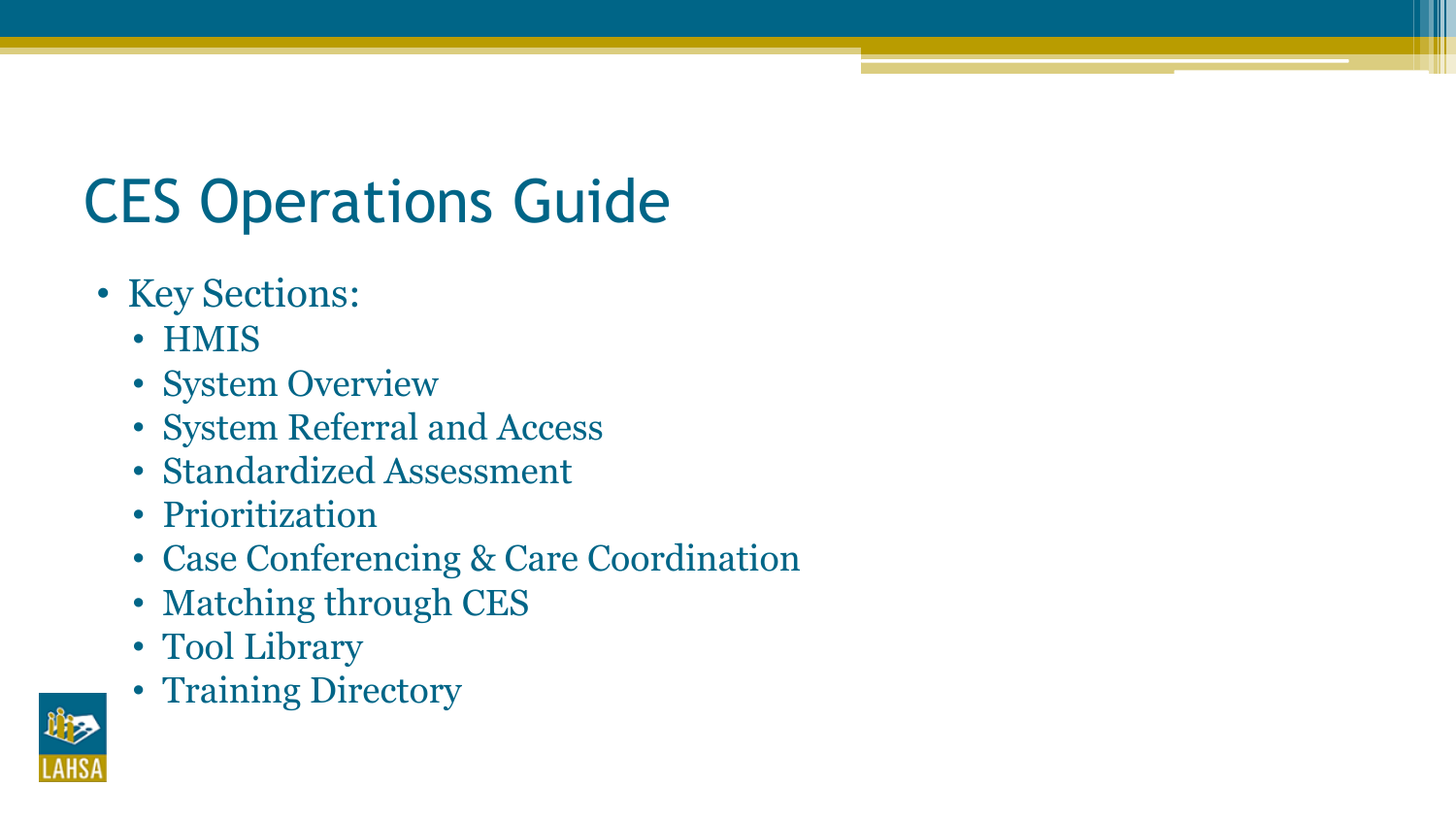# **Workgroups**

Participants & subject matter experts to provide additional feedback and guidance:

- Persons with lived experience
- CoC
- CES Lead Agencies
- Health Agency
- DCFS
- HET/Outreach
- Non-CES Lead Service Providers
- TA partners (HUD, Shelter Partnership)
- DV Providers
- VA

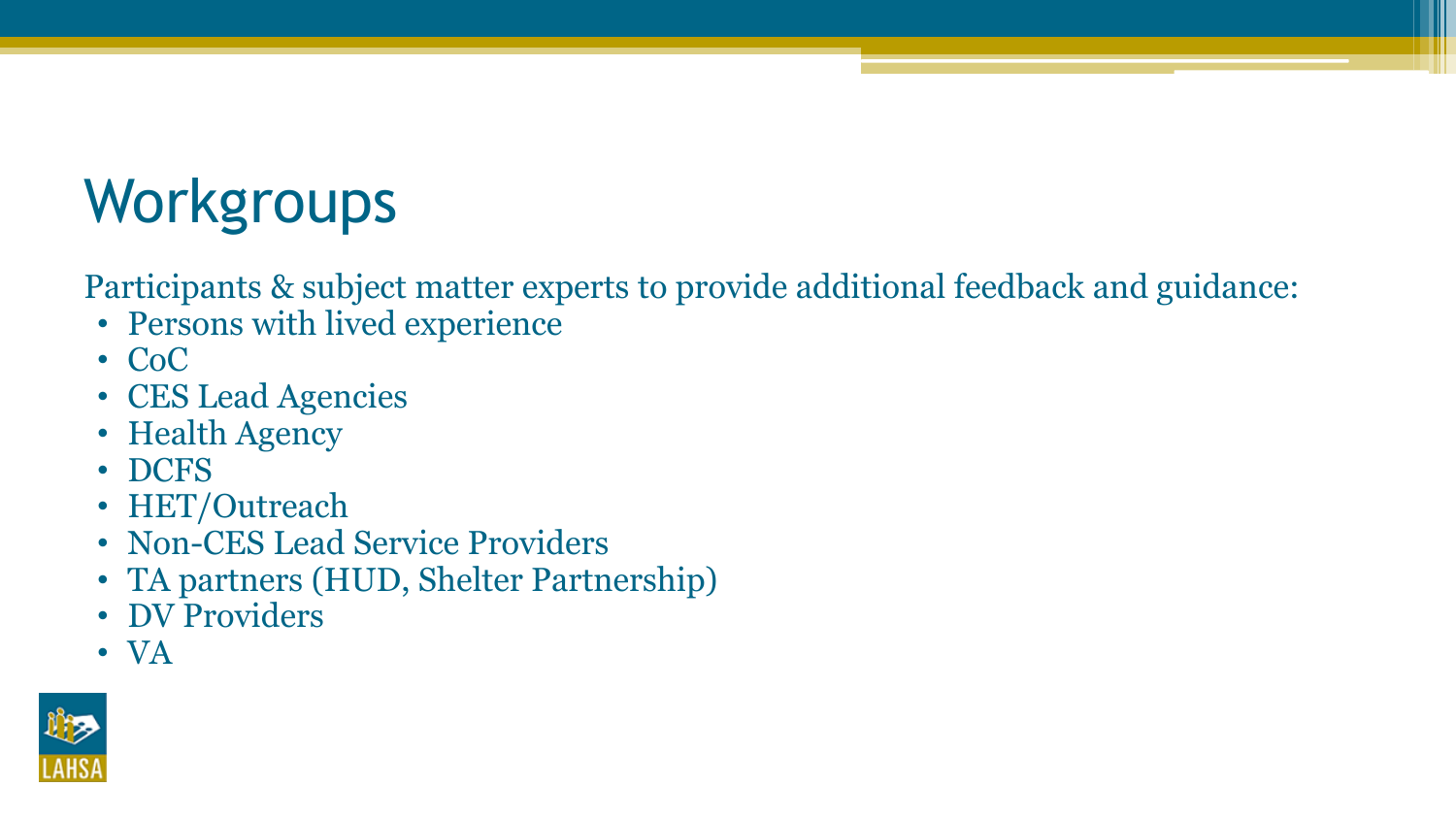# Workgroups

| - System Access & Referral                                                                    | Group B                                                                                  |                                      |
|-----------------------------------------------------------------------------------------------|------------------------------------------------------------------------------------------|--------------------------------------|
| - Standardized Assessment<br>-CES Participating Agency<br>- Non Discrimination &<br>Inclusion | - Prioritization<br>- Case Conferencing & Care<br>Coordination<br>- Matching through CES | Group C<br>- Evaluation & Monitoring |

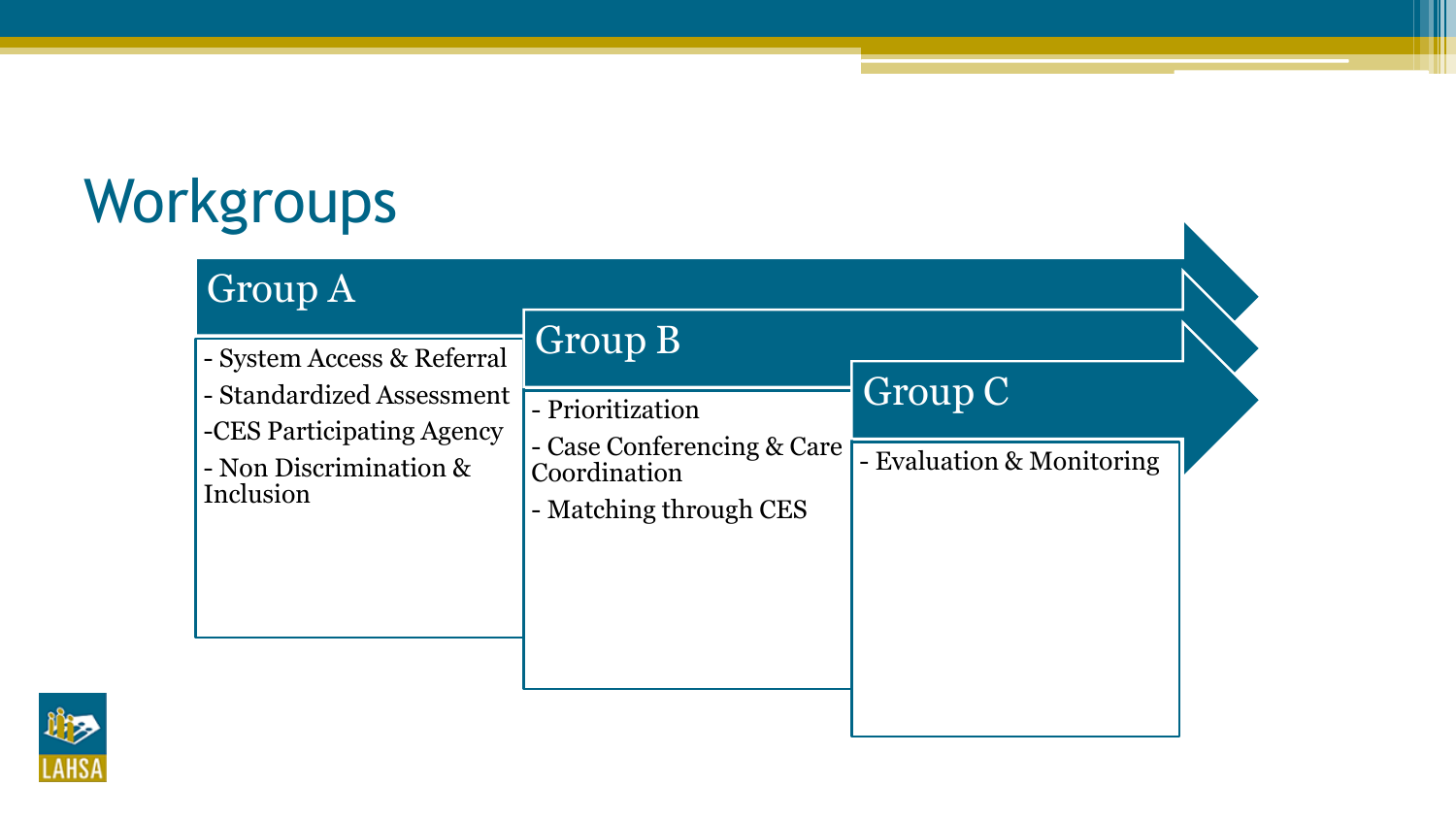# CES Participating Agency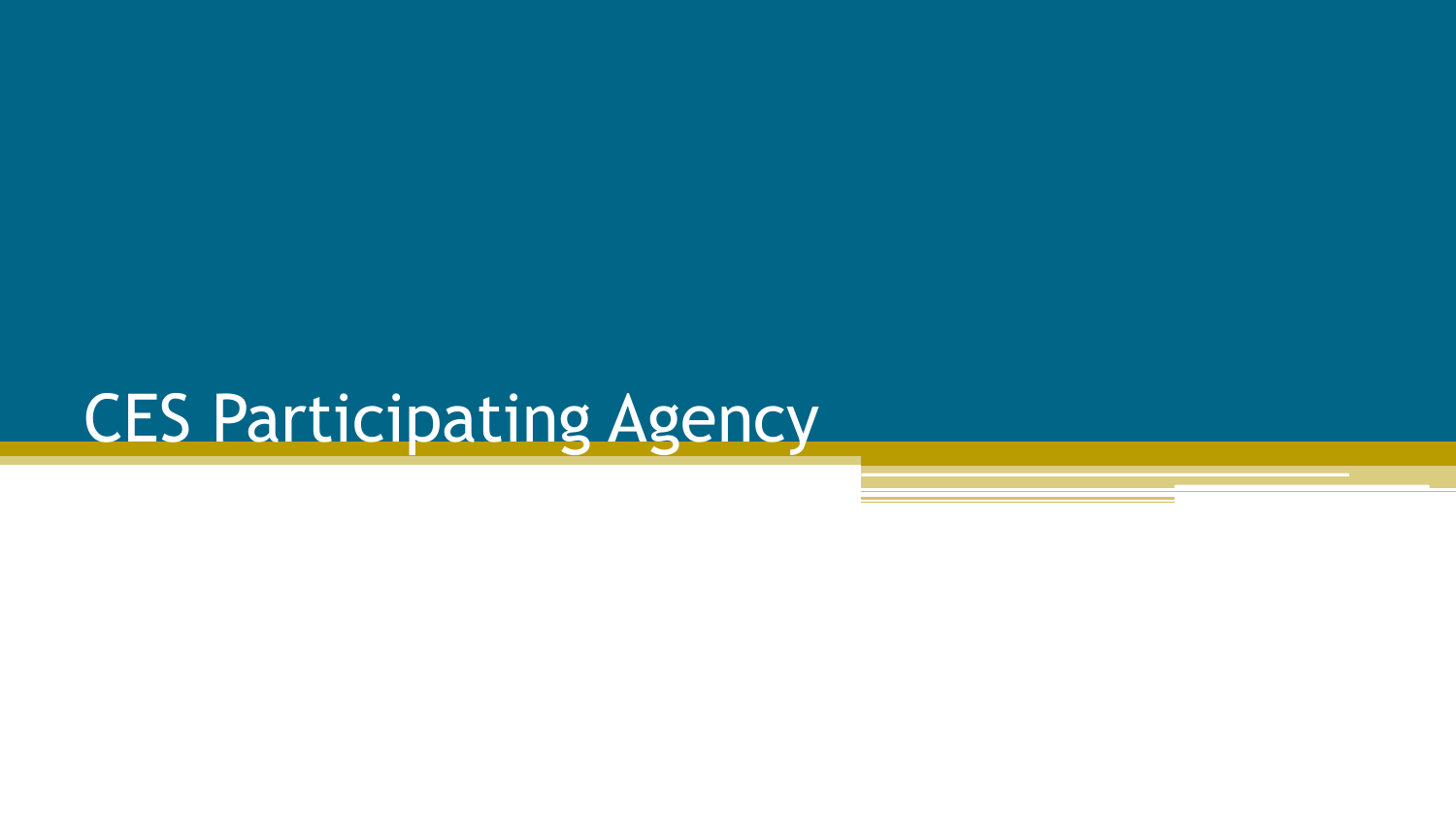## What are we trying to improve?

- What constitutes a CES Participating Agency?
- What are the expectations of a CES Participating Agency?

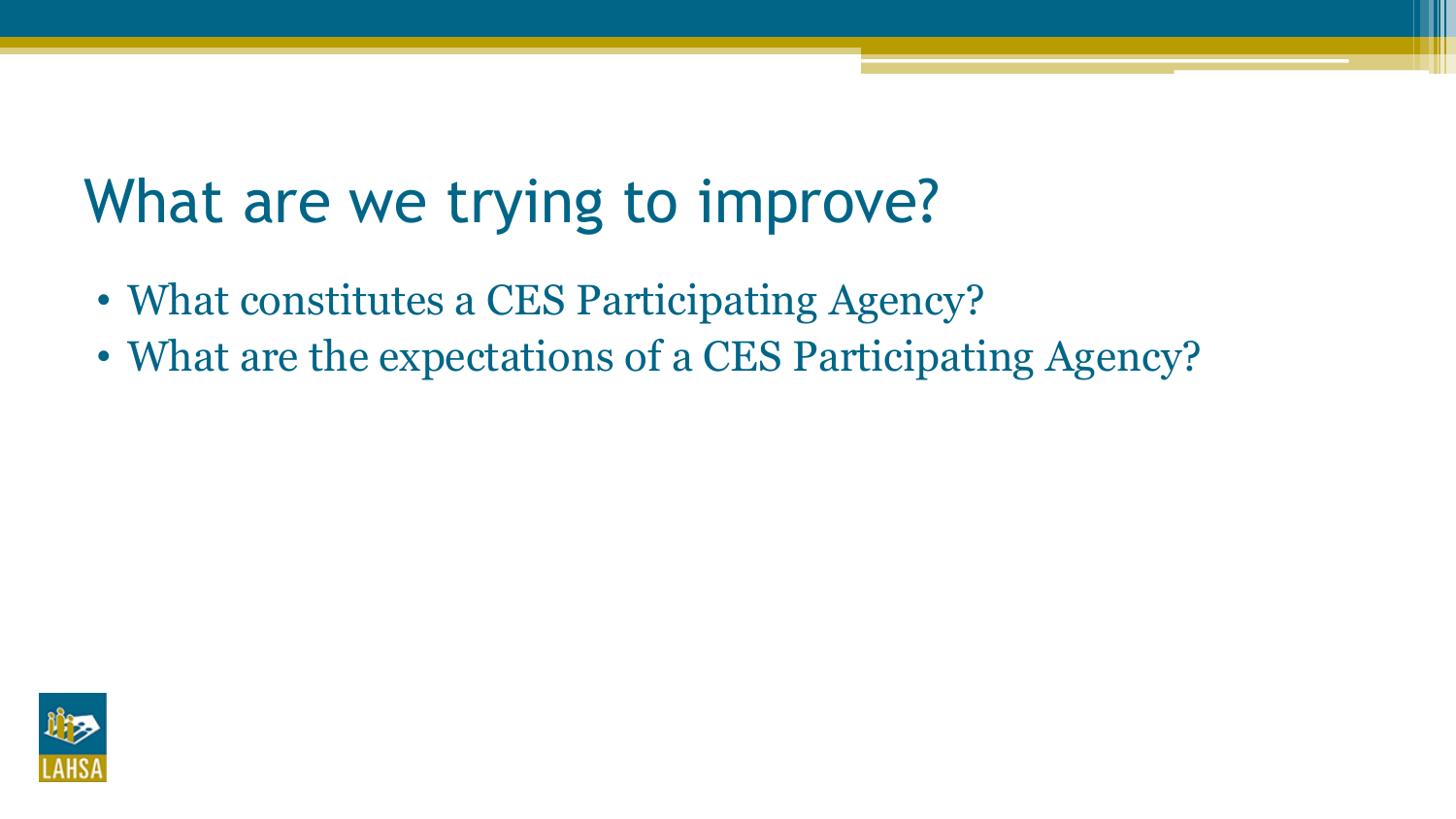## CES Participating Agency Roles

**Access Point** 

**Access** Center\*

Outreach

#### **Initial Point of Access**



Regional Coordination

**Regional Data** Coordination

**Matching** 

#### **System Components**

Services Only

· Housing Navigation · Housing Location ·Youth Family Reconnection

· Case Management

| . Shallow Subsidy<br>•Youth<br>.DV Shelter<br>$\bullet$ RRH<br>$\bullet$ ILP<br>•Bridge<br>$-PSH$<br>• Housing Resource<br>Provider | <b>Interim Housing</b><br>$•$ Crisis $*$ | Transitional<br><b>Housing</b> | Permanent<br><b>Housing</b> |
|-------------------------------------------------------------------------------------------------------------------------------------|------------------------------------------|--------------------------------|-----------------------------|
|-------------------------------------------------------------------------------------------------------------------------------------|------------------------------------------|--------------------------------|-----------------------------|

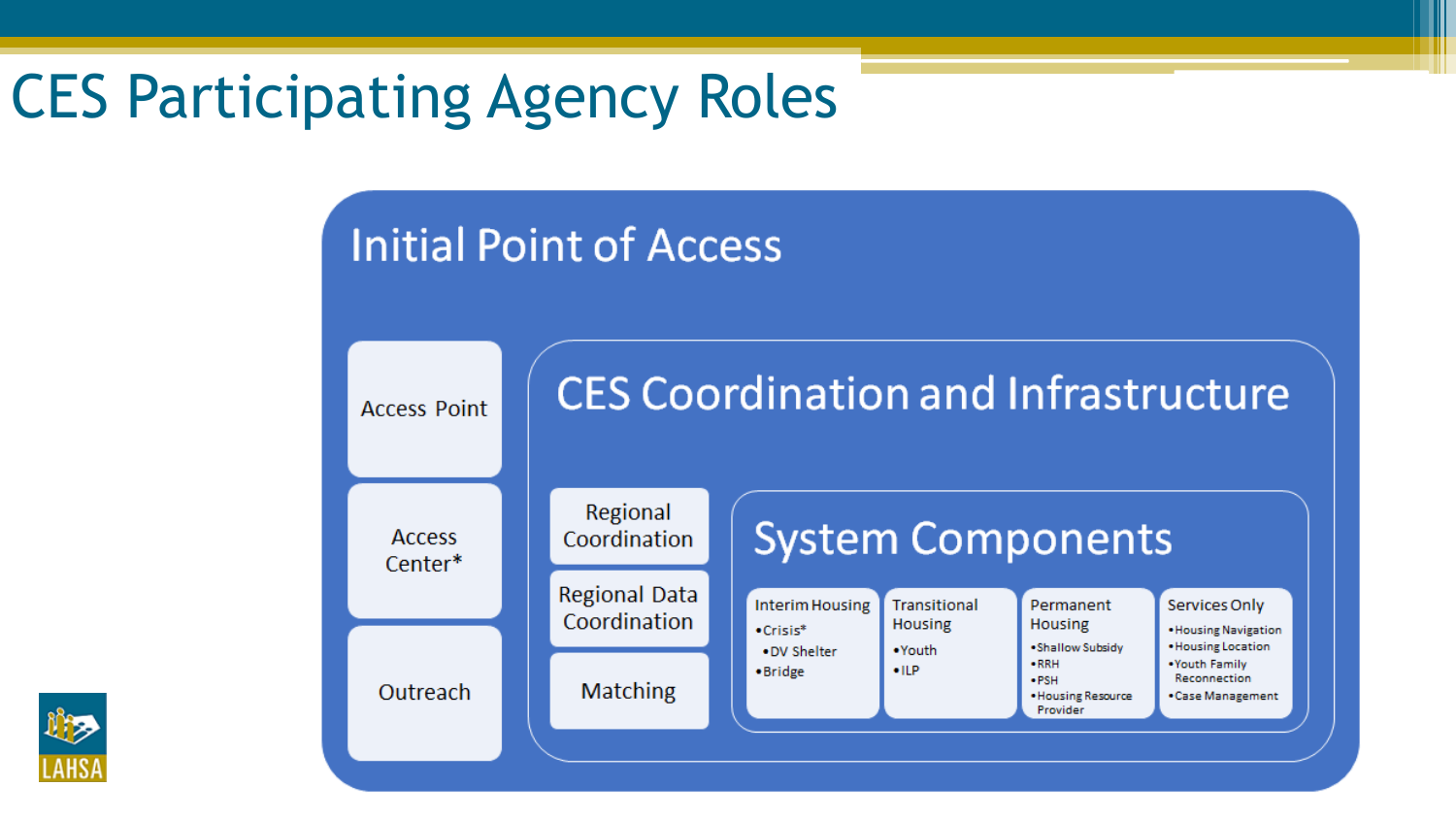### Referral Partner Roles

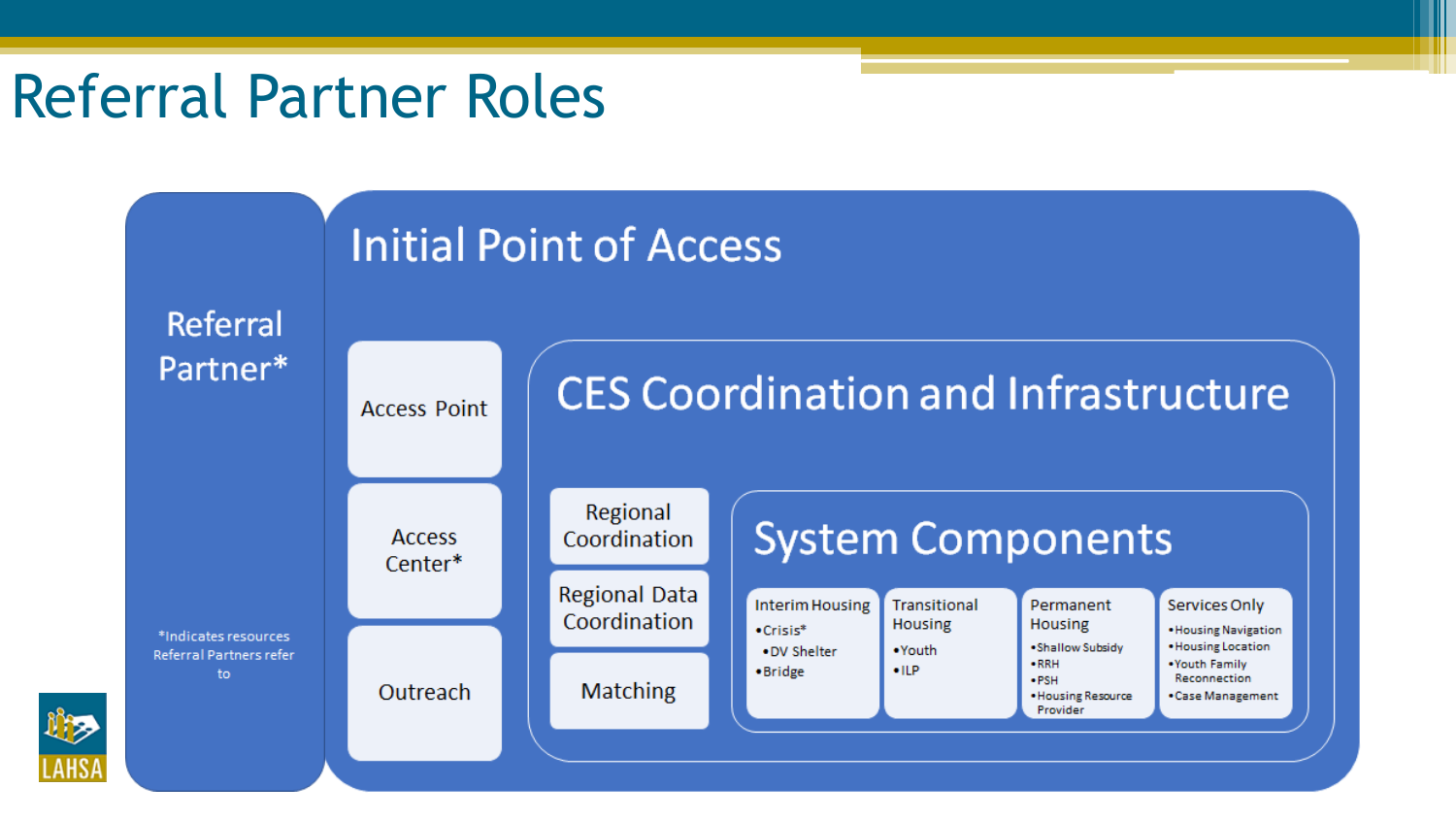## Question?

• Are there entities that are missing from being a CES Participating Agency that should be considered?

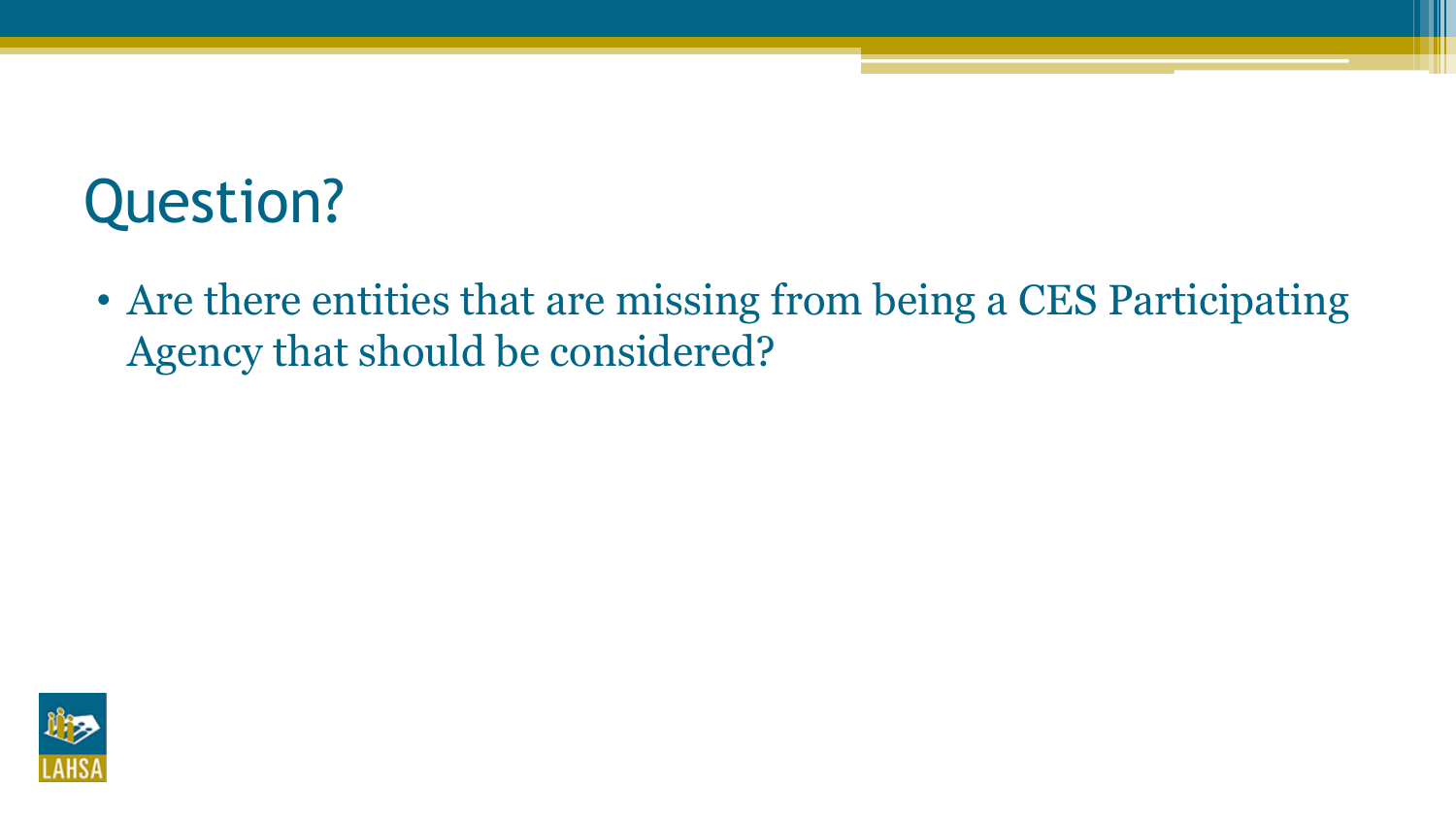# System Access & Referral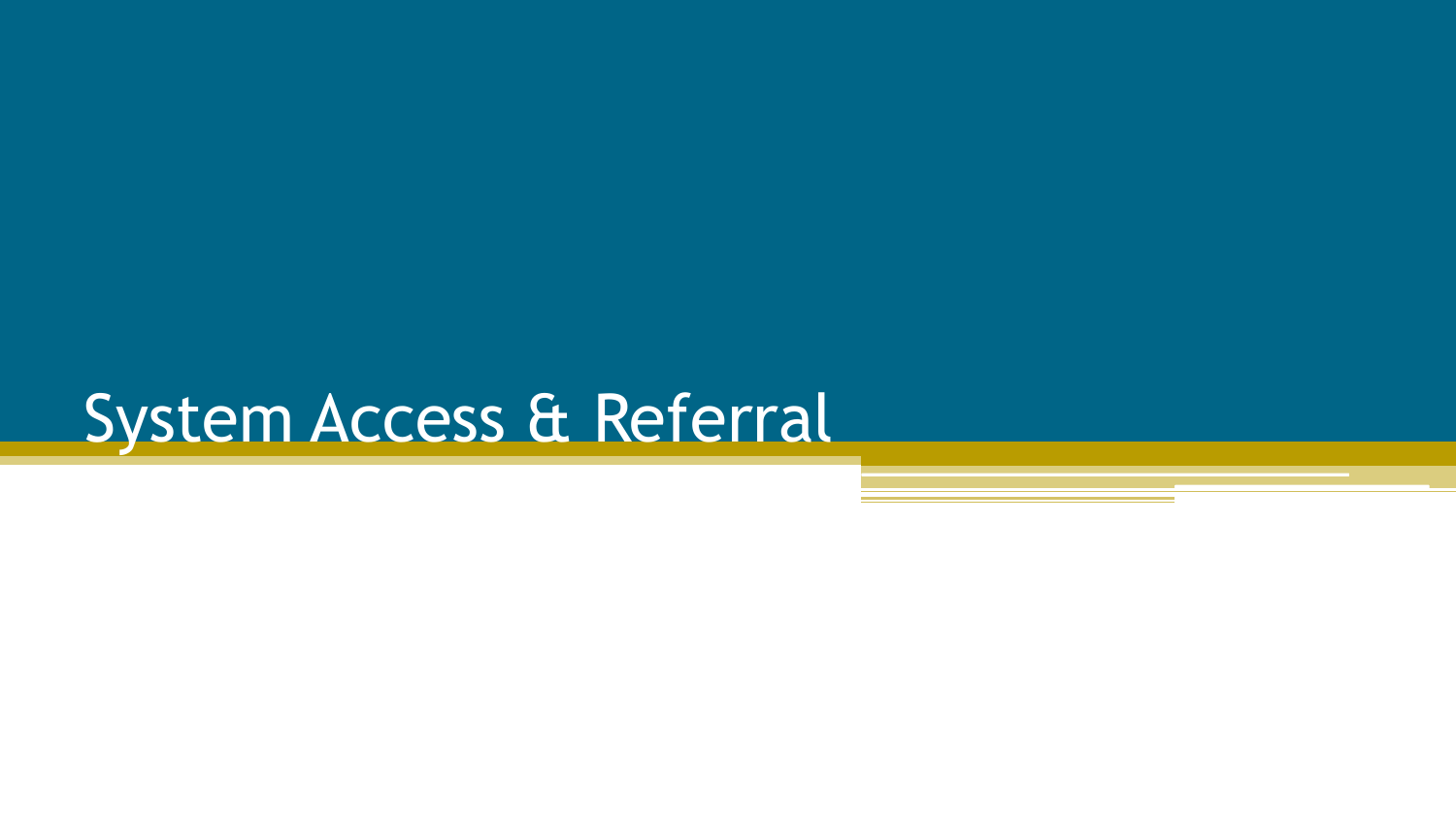## What are we trying to improve?

- Lack of streamlined procedures and process flows for access to CES across sub-systems and SPAs
- Lack of clarity and coordination in making referrals and gaining potential access to housing resources

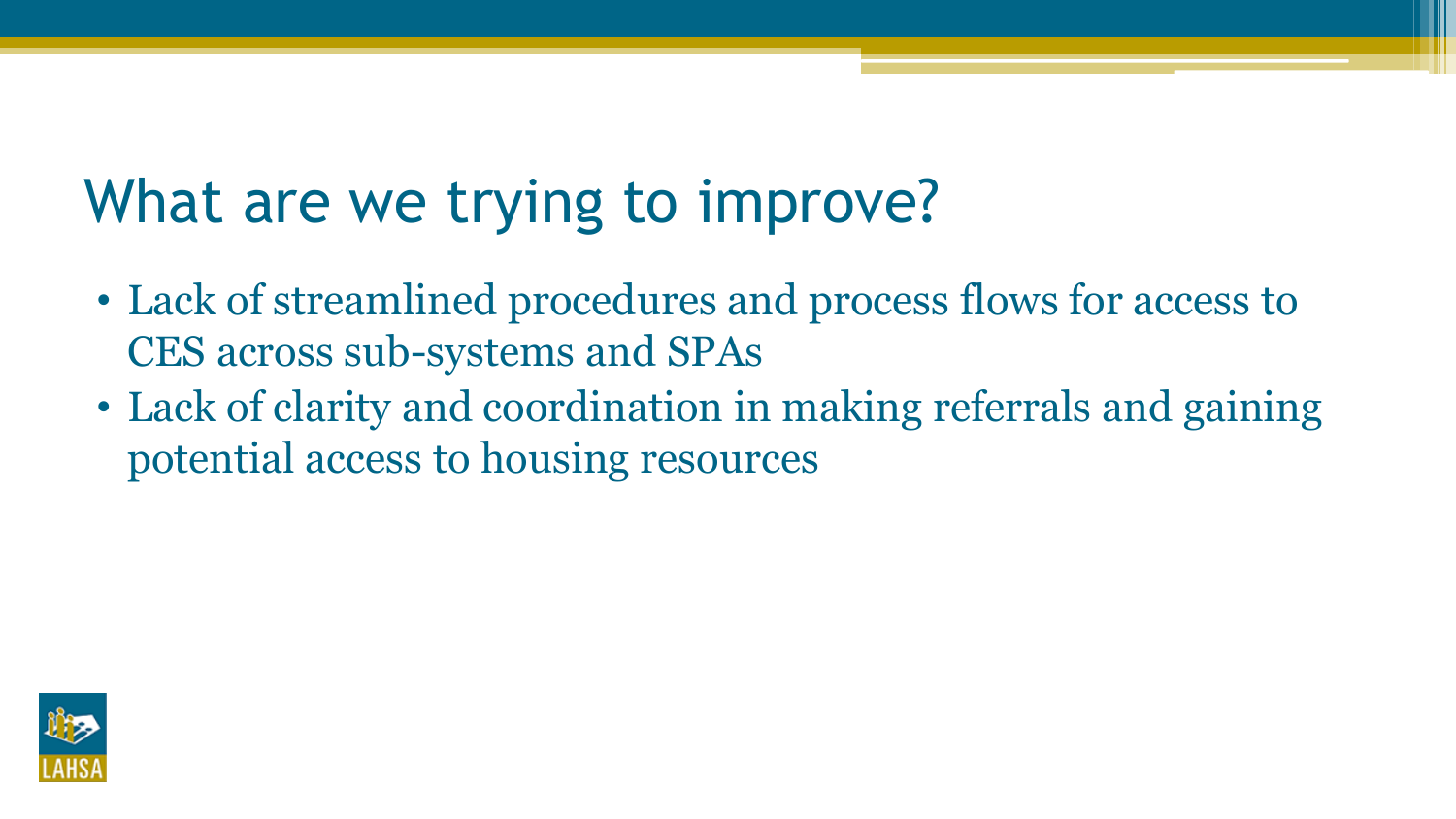### Ways to Connect to Initial Points of Access

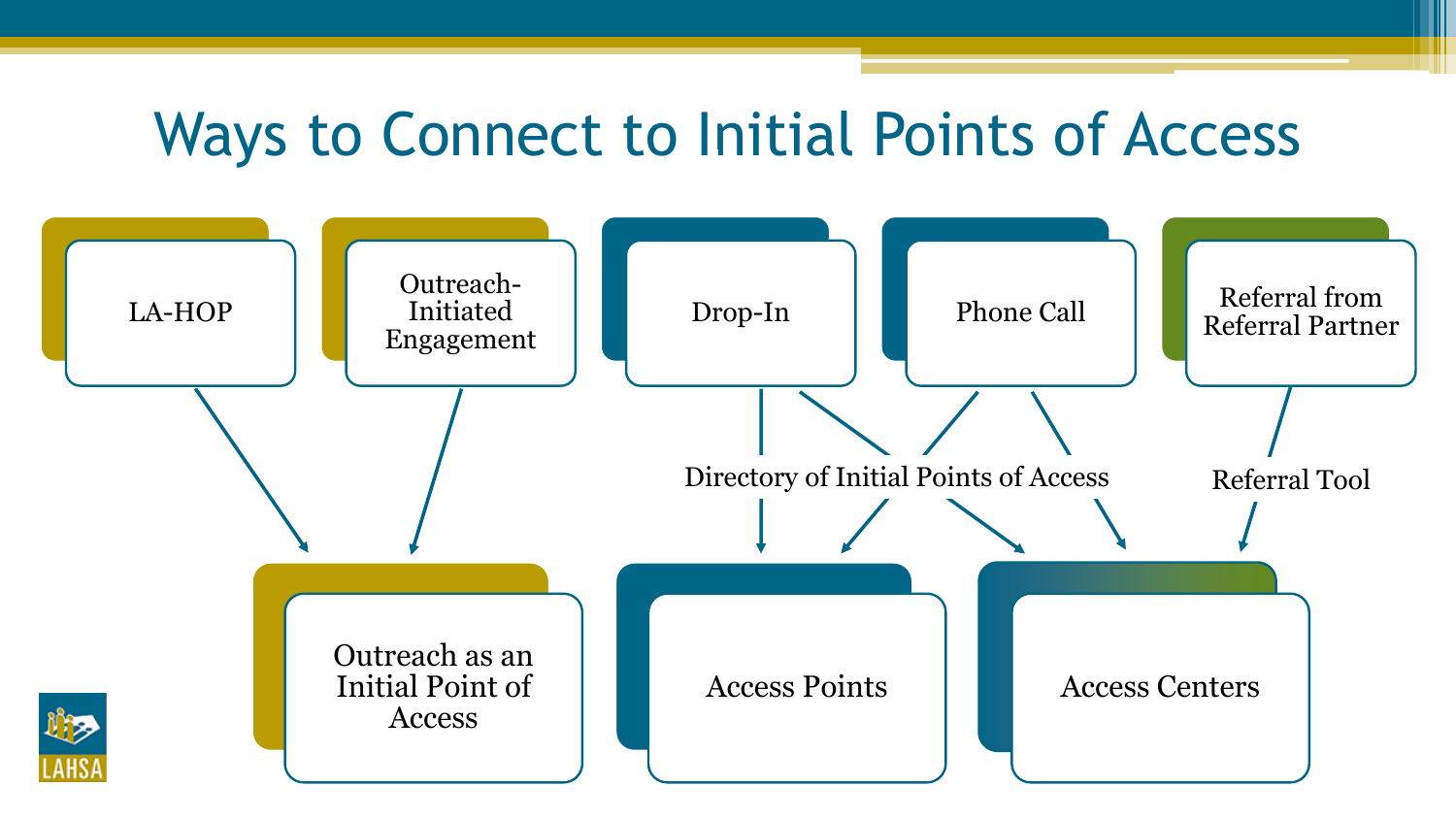## Referral Tools

#### **LA-HOP Referral**

- Completed by anyone with access to online portal
- Provides outreach teams with targeted information about individuals experiencing literal homelessness in need of outreach
- Referral may or may not be submitted with participant knowledge

#### **CES Referral Tool**

- Administered by Referral Partners, who must maintain working knowledge of CES
- Guides referral decisions; collects minimal household information (e.g. contact information)
- Referral submitted with participant permission to Access Centers
- Intended to encompass D5 process



*Potential participants can also access CES without a referral tool having been completed by connecting directly with an Initial Point of Access*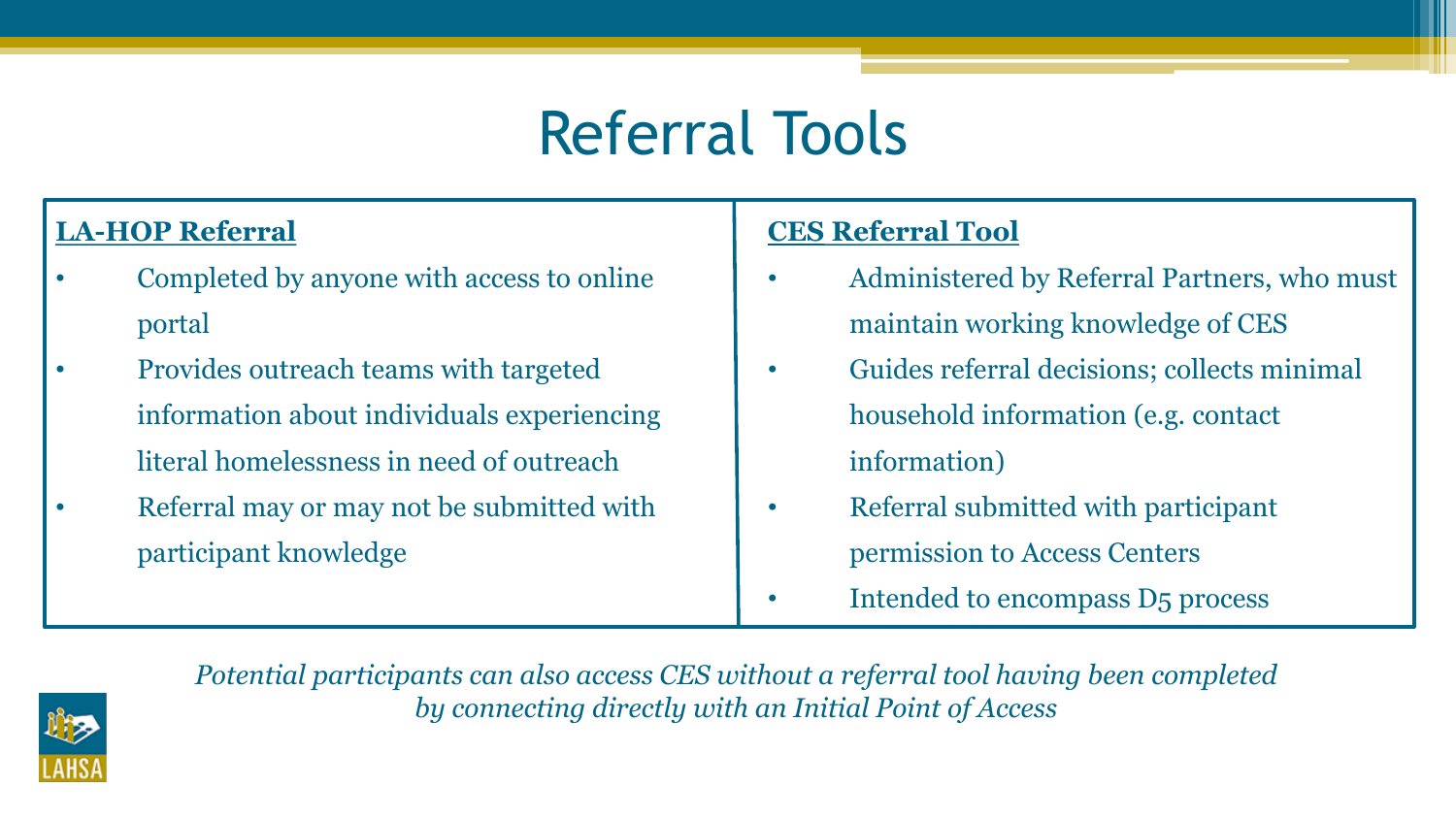

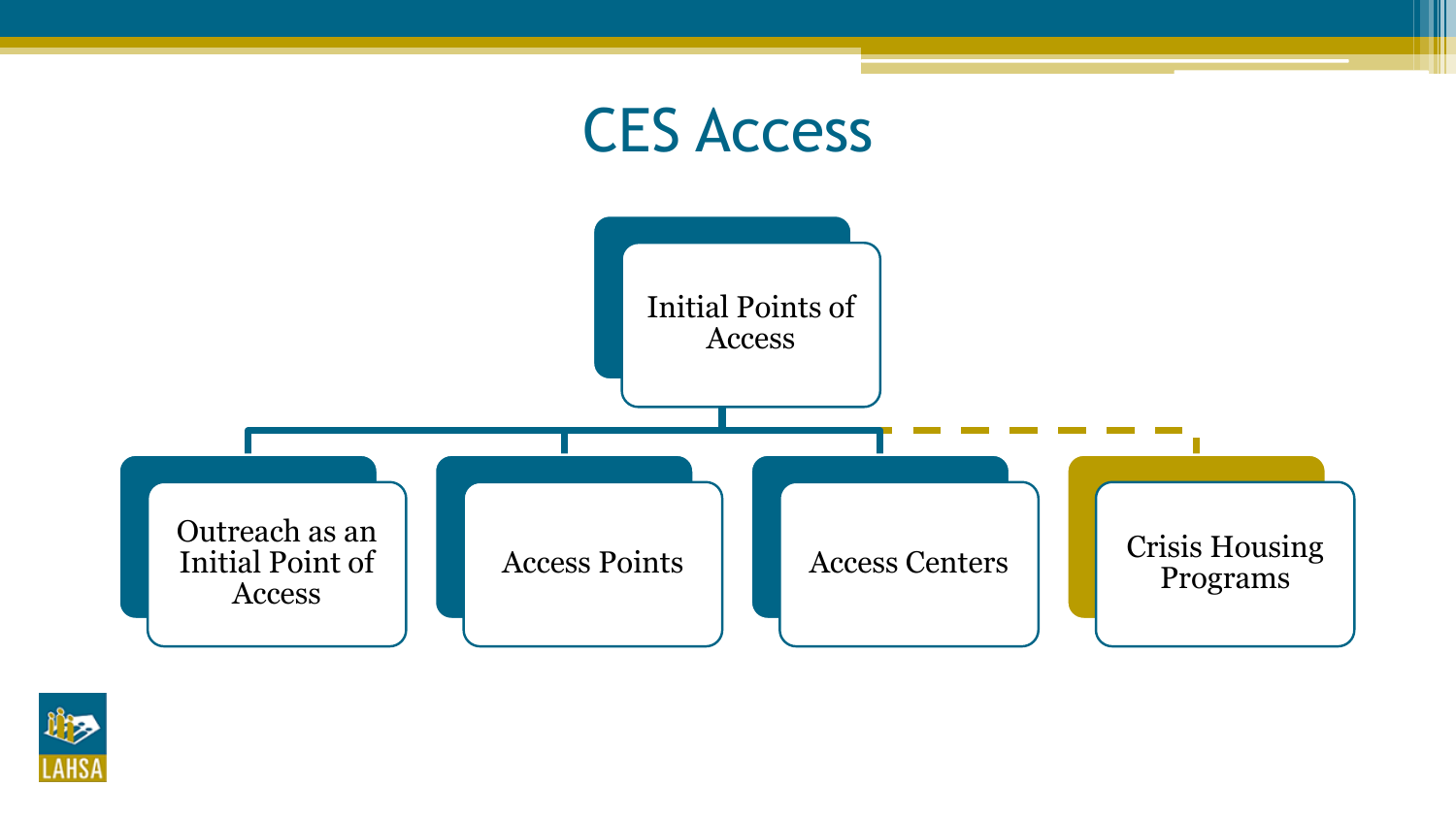### Access Points

- Operate at one or multiple sites in a SPA
- Walk-ins and phone only

#### **Minimum Requirements:**

- a) Initial Access Tool
- b) Problem-Solving/Diversion Strategies
- c) Population-appropriate CES Survey Packet (Initial Assessment)
- d) Emergency Services Referrals
- e) Warm Handoff (No Wrong Door) Referrals
- f) HMIS data entry

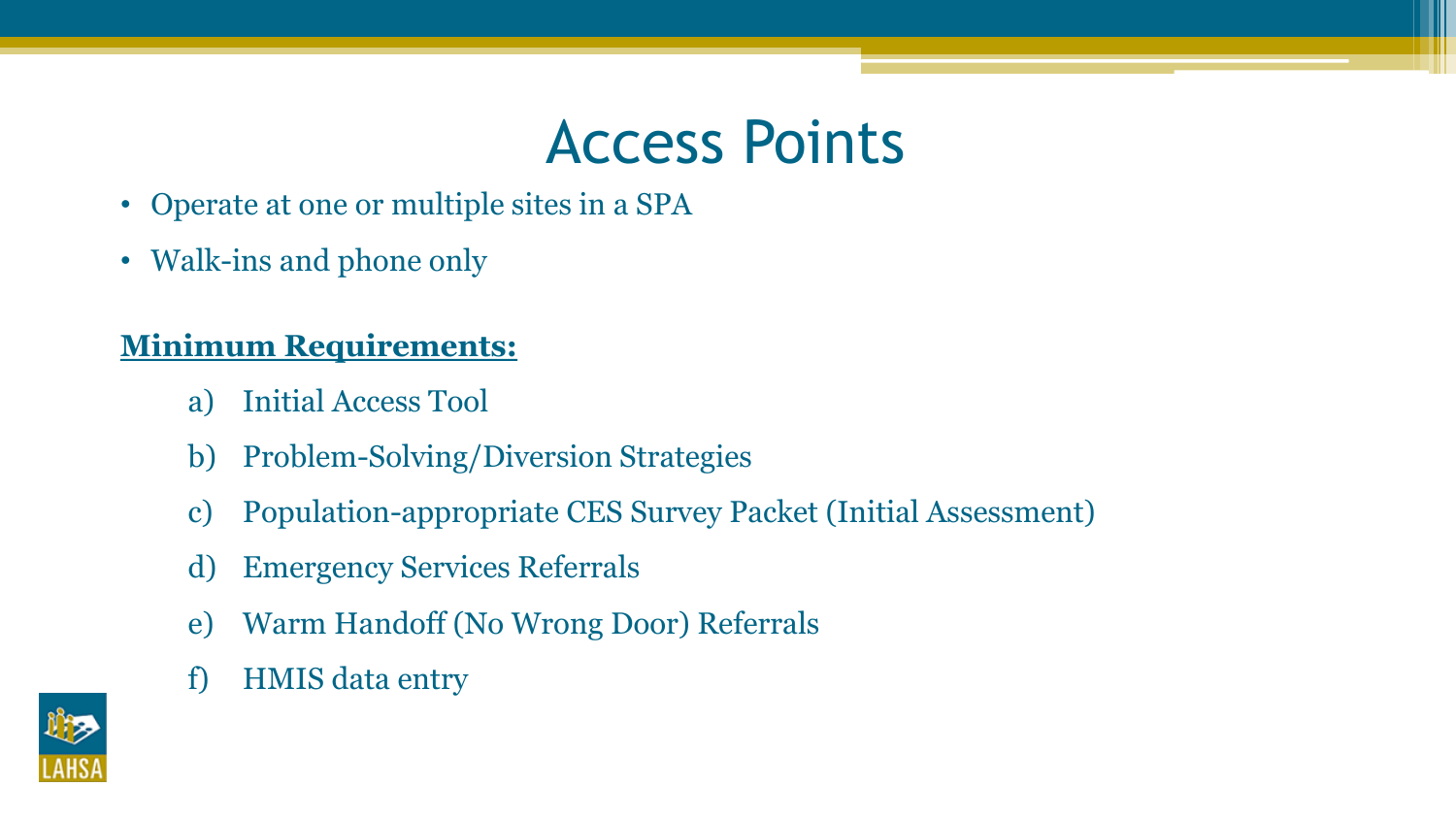### Access Centers

- Operate in a single site
- All targeted referrals via Referral Tool, as well as walk-ins, phone, and e-mail

#### **Minimum Requirements**

- All Access Point requirements; **and**
	- a) Receive Targeted Referrals
	- b) Case Management
	- c) Supportive Services Referrals

*NOTE*: Access Centers may choose to provide additional services including housing navigation, co-located supportive services, and drop-in services.

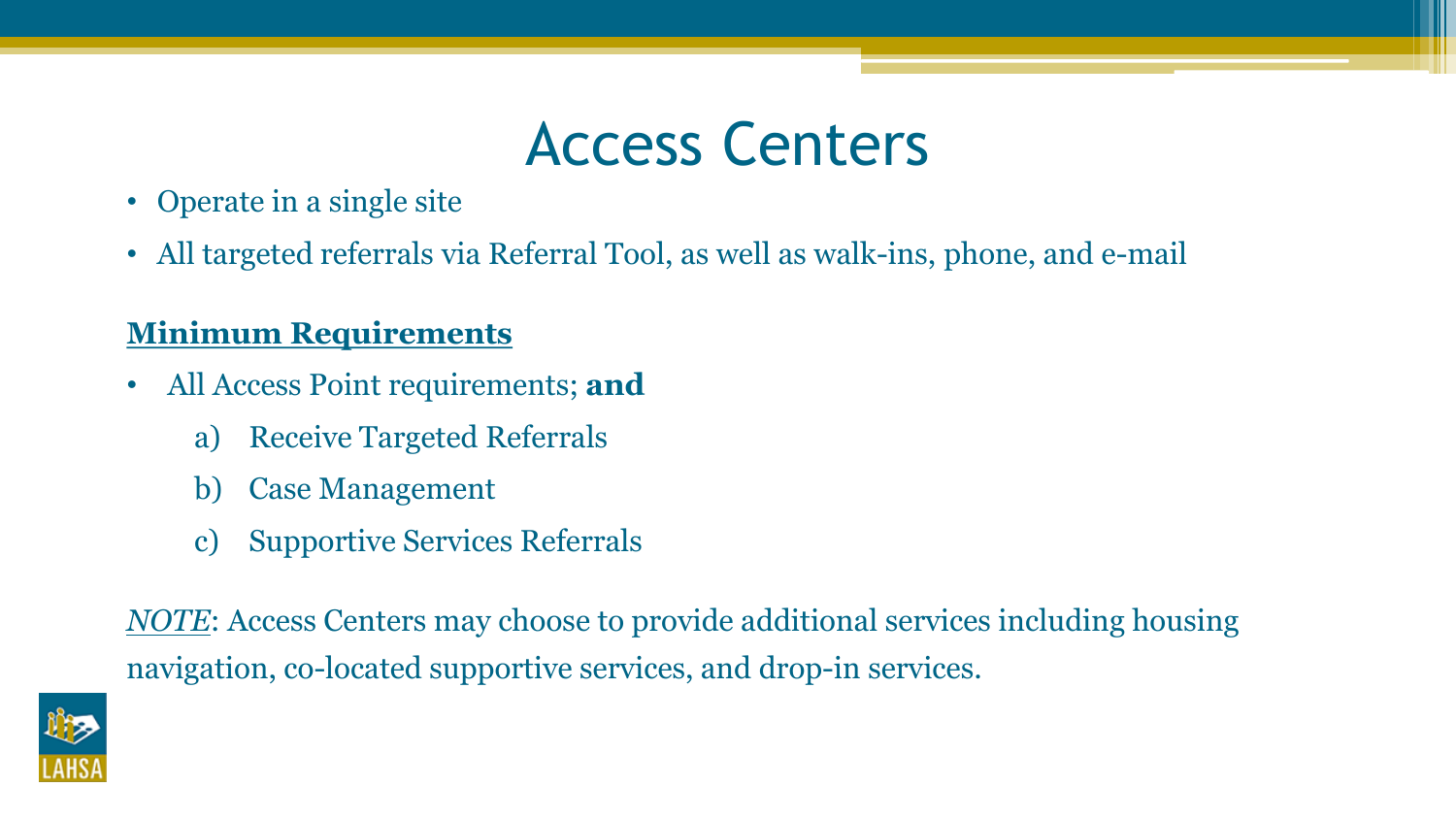## Questions?

- What is needed to ensure persons experiencing or at risk of homelessness can successfully access an Initial Point of Access in CES (Outreach, Access Points, Access Centers, and Crisis Housing)?
- What aspects of our current system inhibit access to CES?
- What aspects of our current system effectively facilitate access to CES?

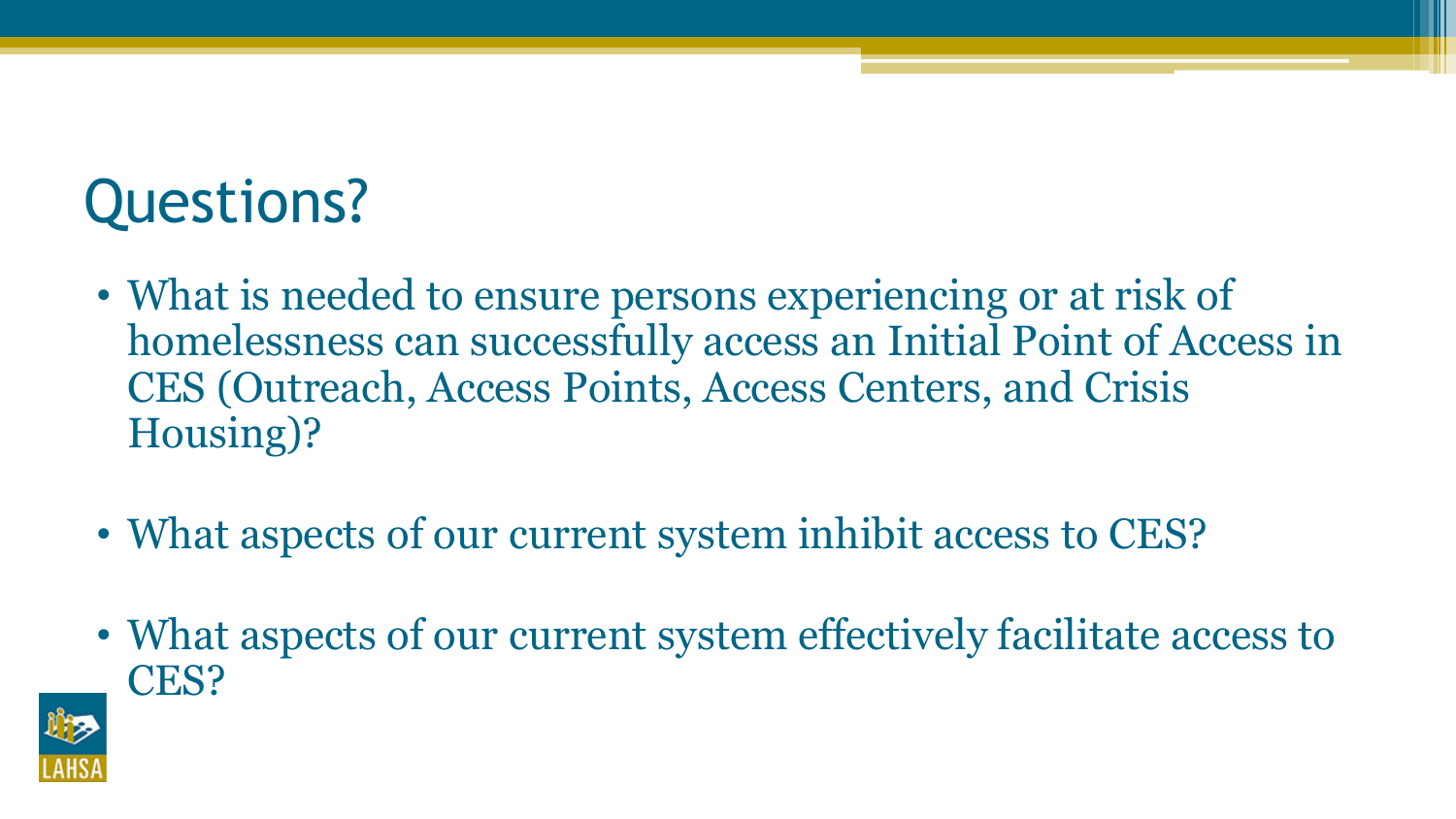## Case Conferencing & Care Coordination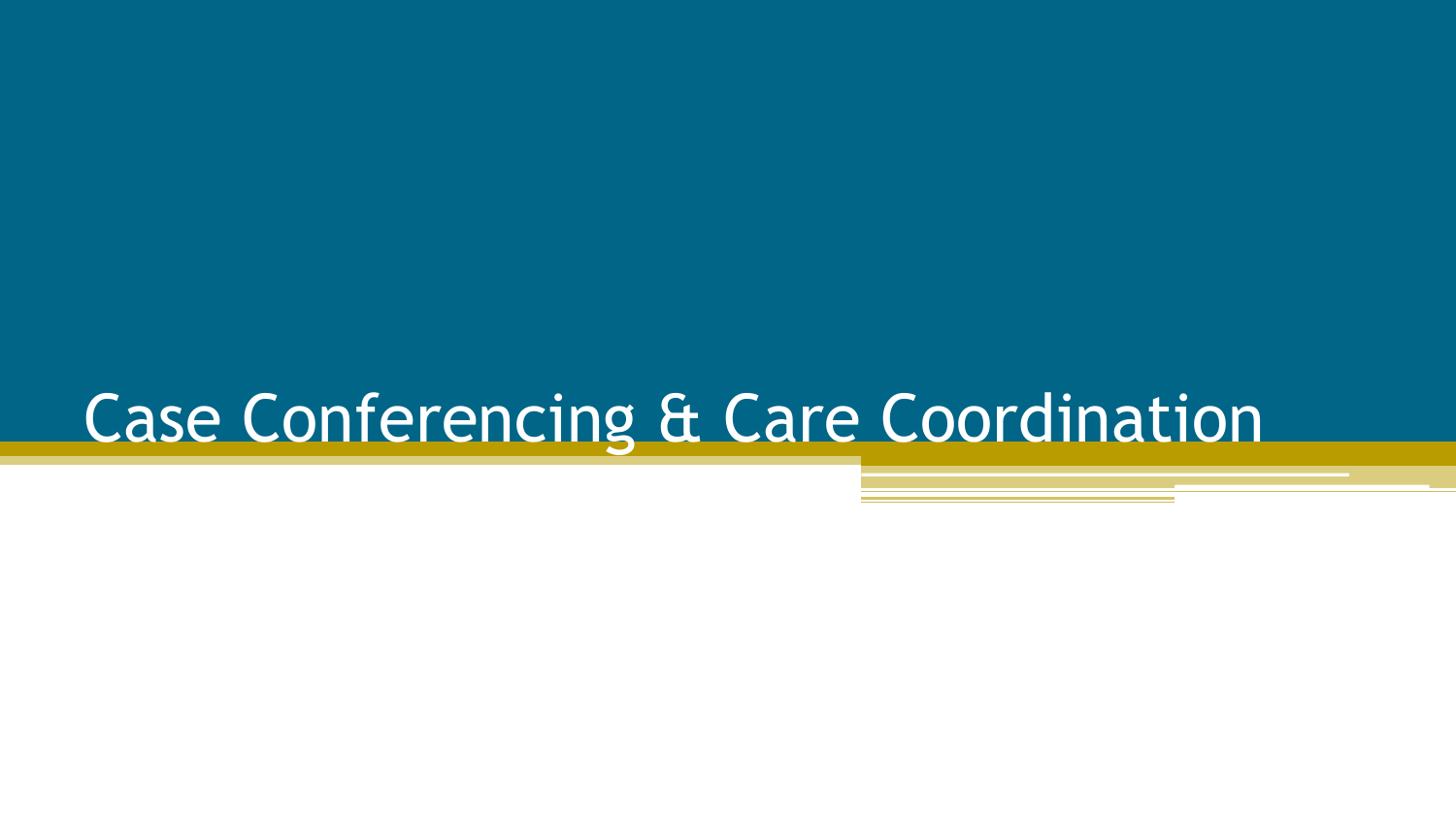## What are we trying to improve

- Inconsistent practices across the SPAs
- Unclear scope and role of case conferencing & care coordination
- Unclear decision-making process/protocols

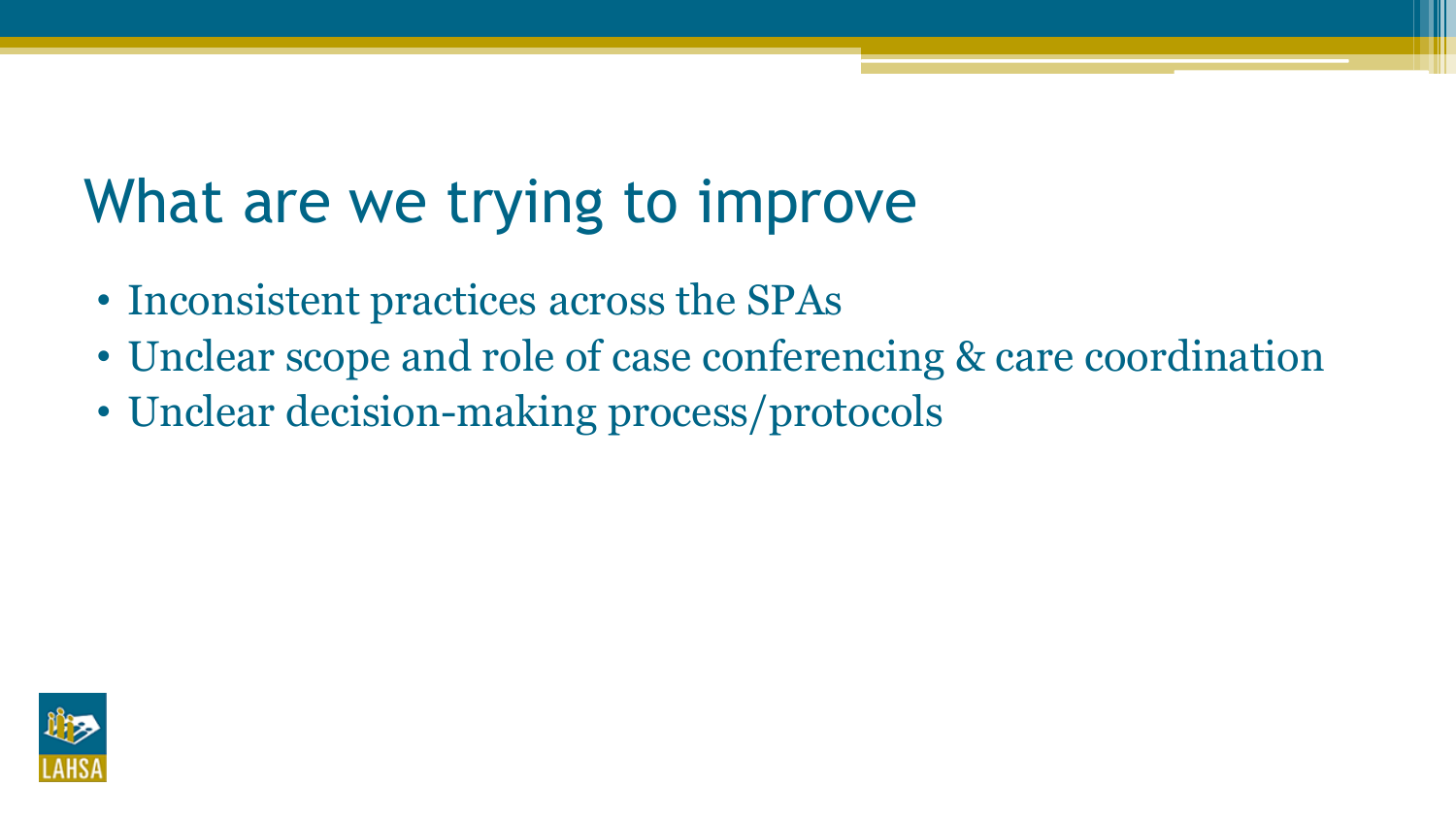- Case Conferencing focuses on the coordination and management of the Community Queue.
	- Case Conferencing = Priority List Management
	- Scores are changed and updated
	- Program Transfers are discussed/approved
	- Where participants are designated as high risk
- Care Coordination helps highly vulnerable people get connected to the resources they need via
	- Support for immediate, medium-term and longer-term care needs, including housing plans
	- Assist with getting highly vulnerable participants on the community queue if they are not

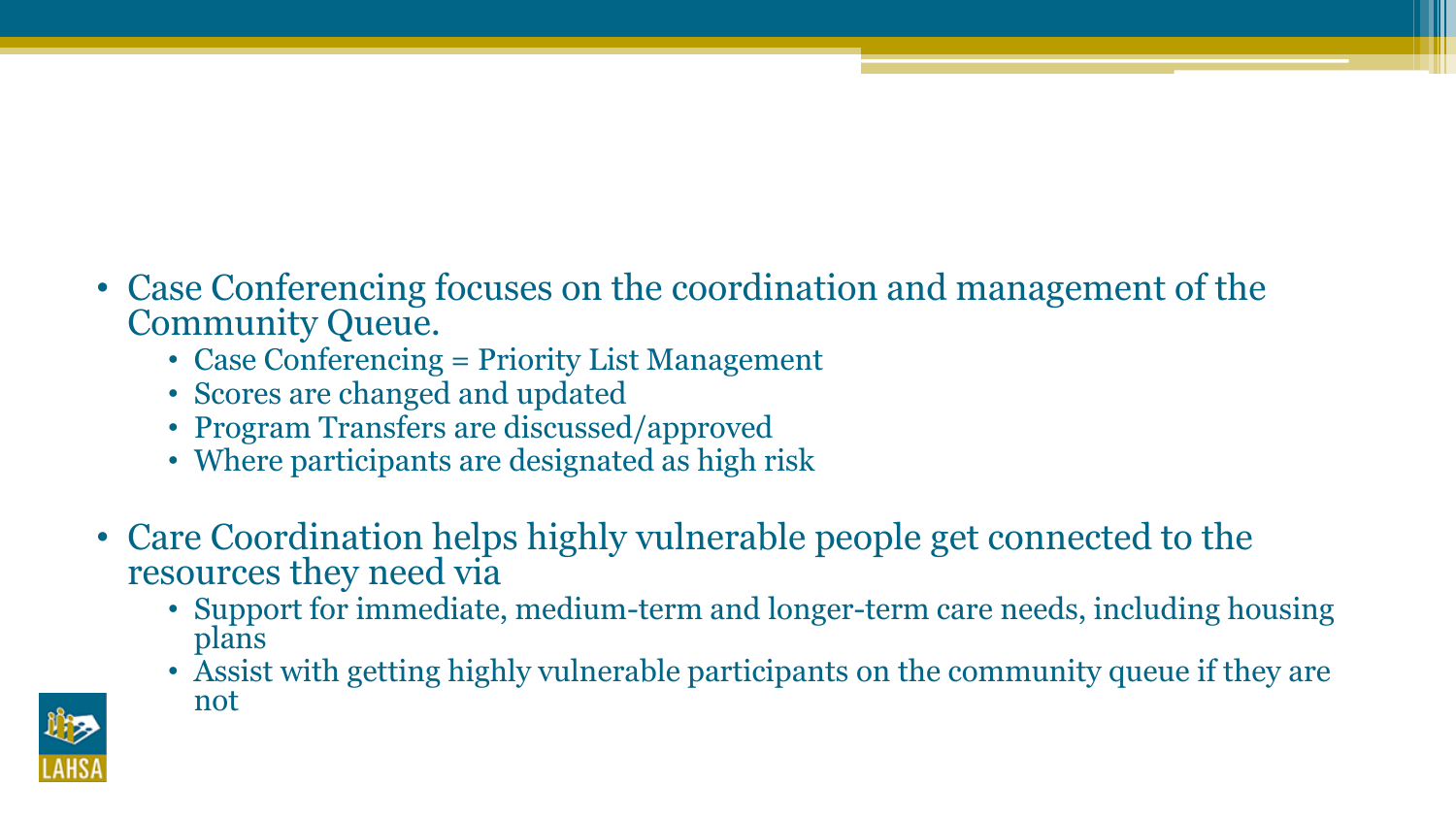#### Compatible but not duplicative



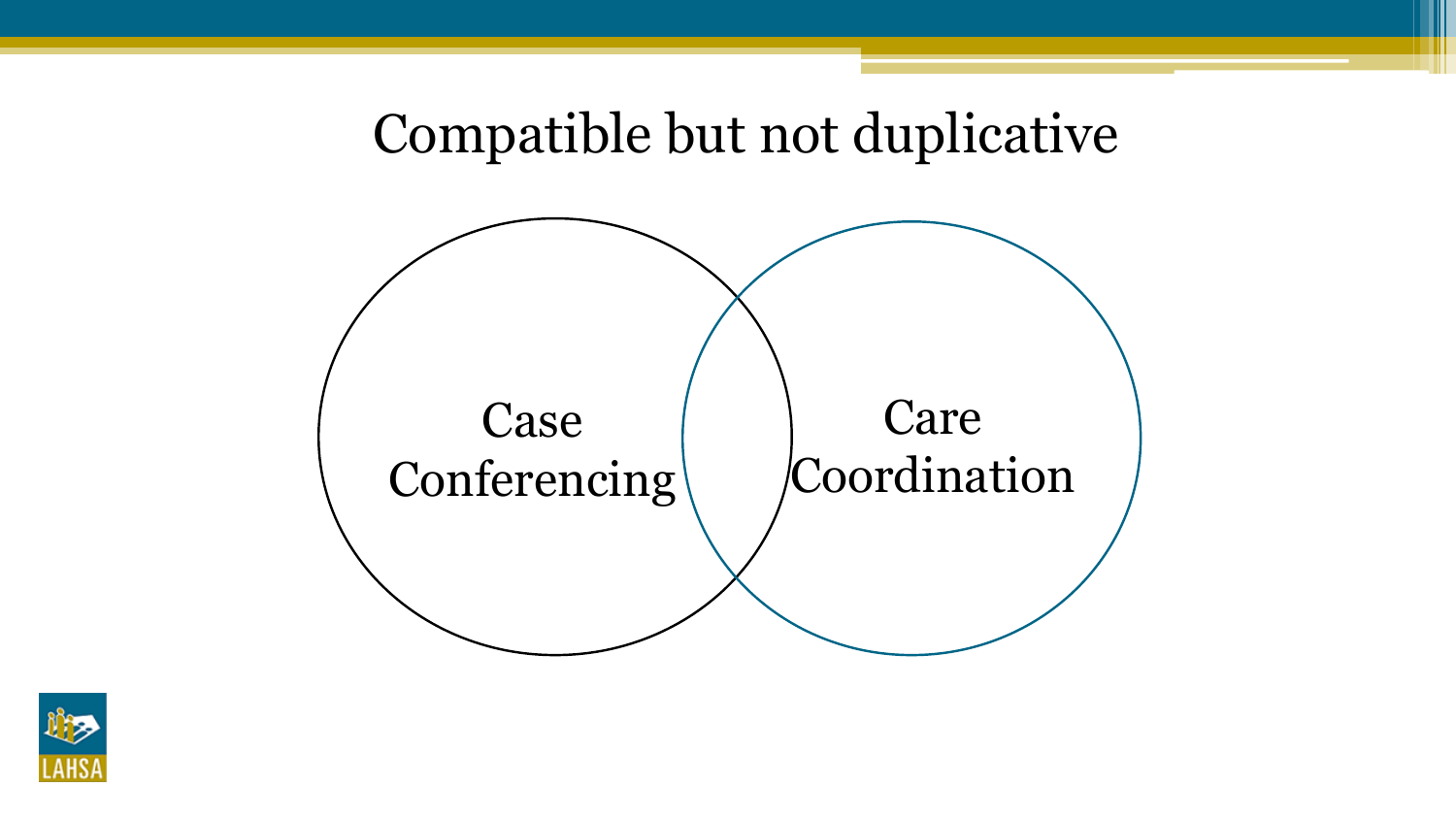# High-Risk Prioritization

The CES Policy Council identified a need to insure high-risk participants have necessary access to permanent housing and are prioritized within the Community Queue.

- High Risk should be considered a last resort pathway
- High Risk is "defined" as participants that may have the following characteristics:
	- On the County 5% list
	- Medically complex (severe mental/physical health, severe substance use disorder)
	- A severity of a certain need

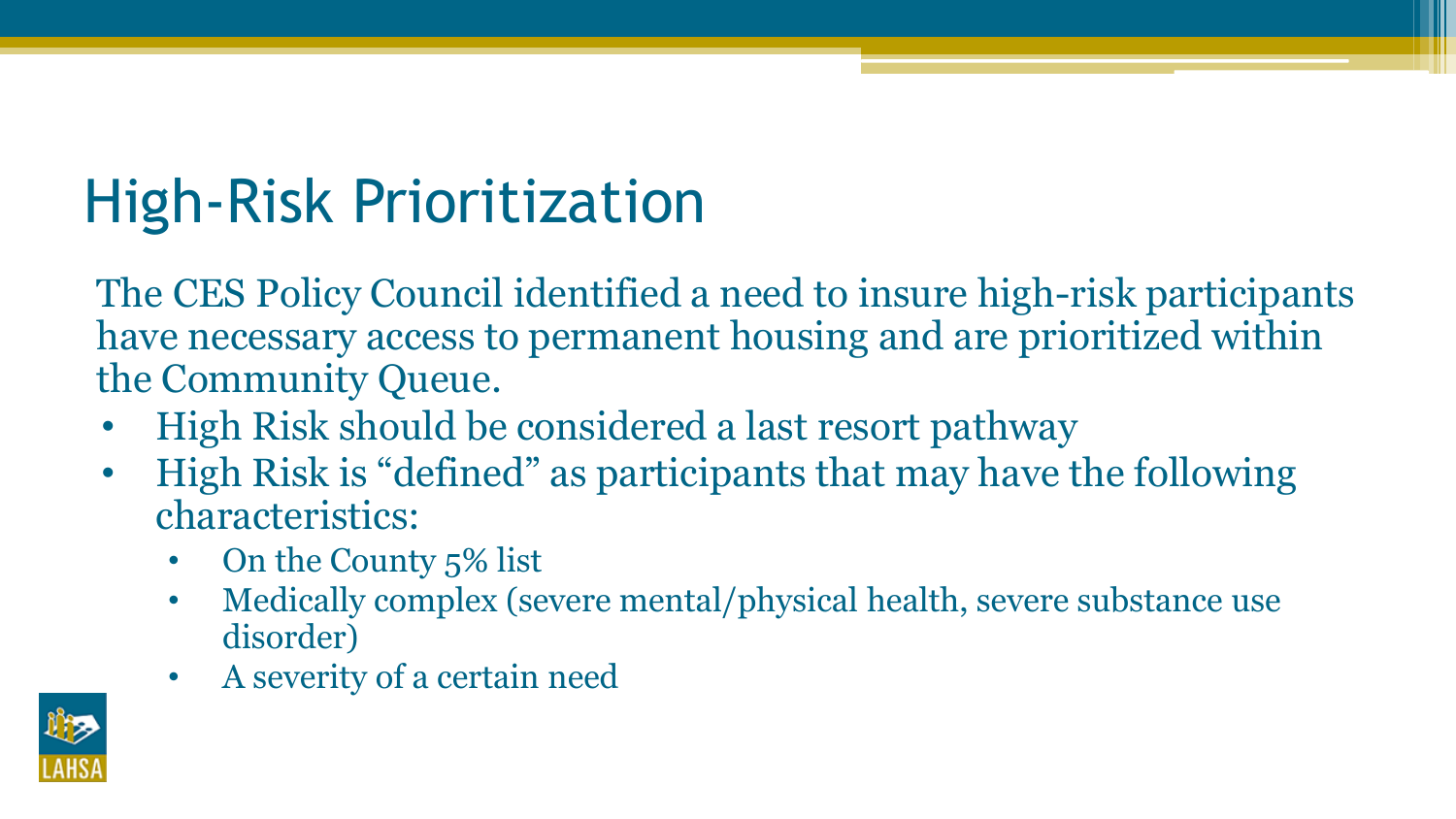## Question?

• Is this the best definition for High Risk Participants? Are there characteristics that are missing?

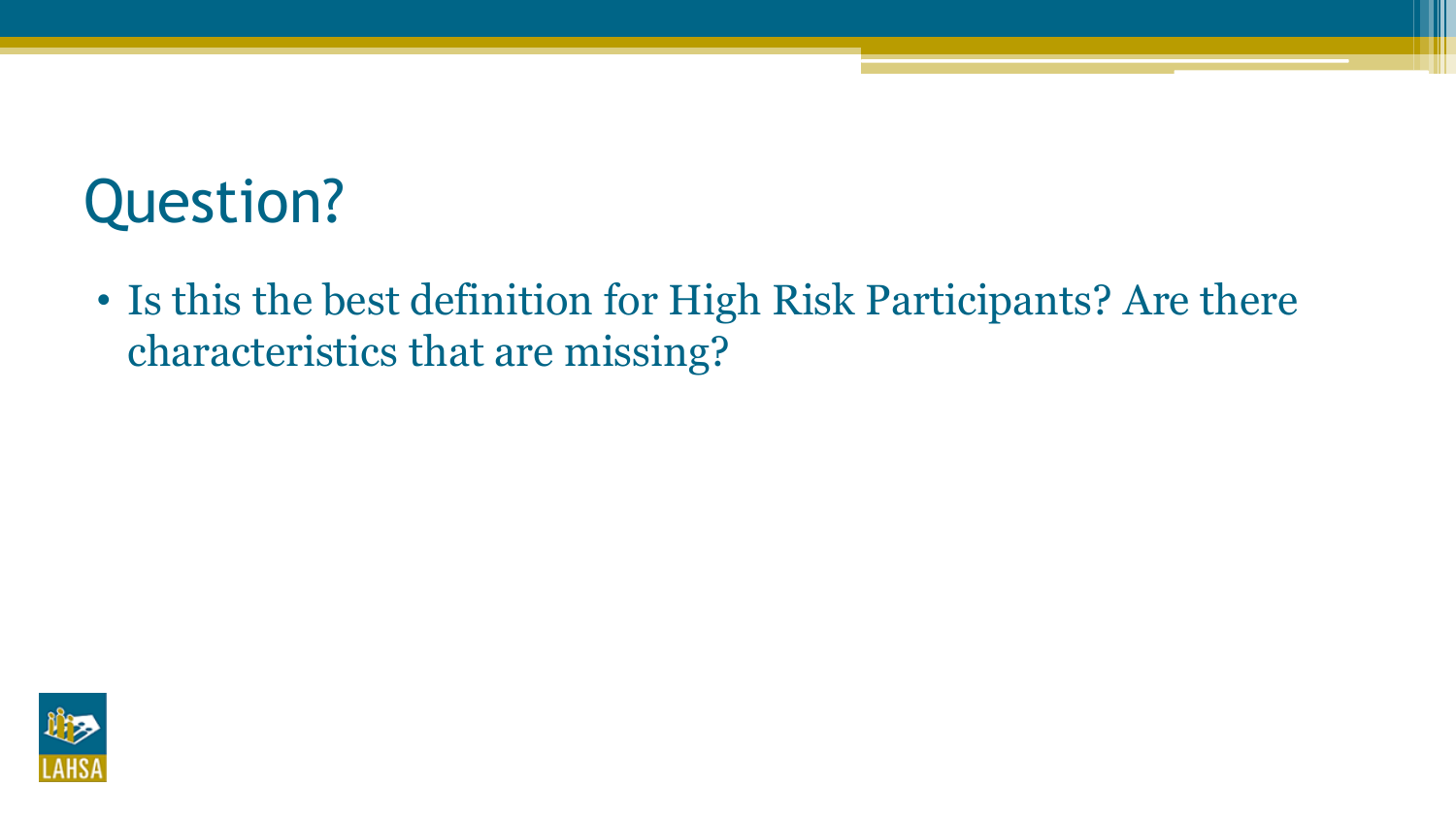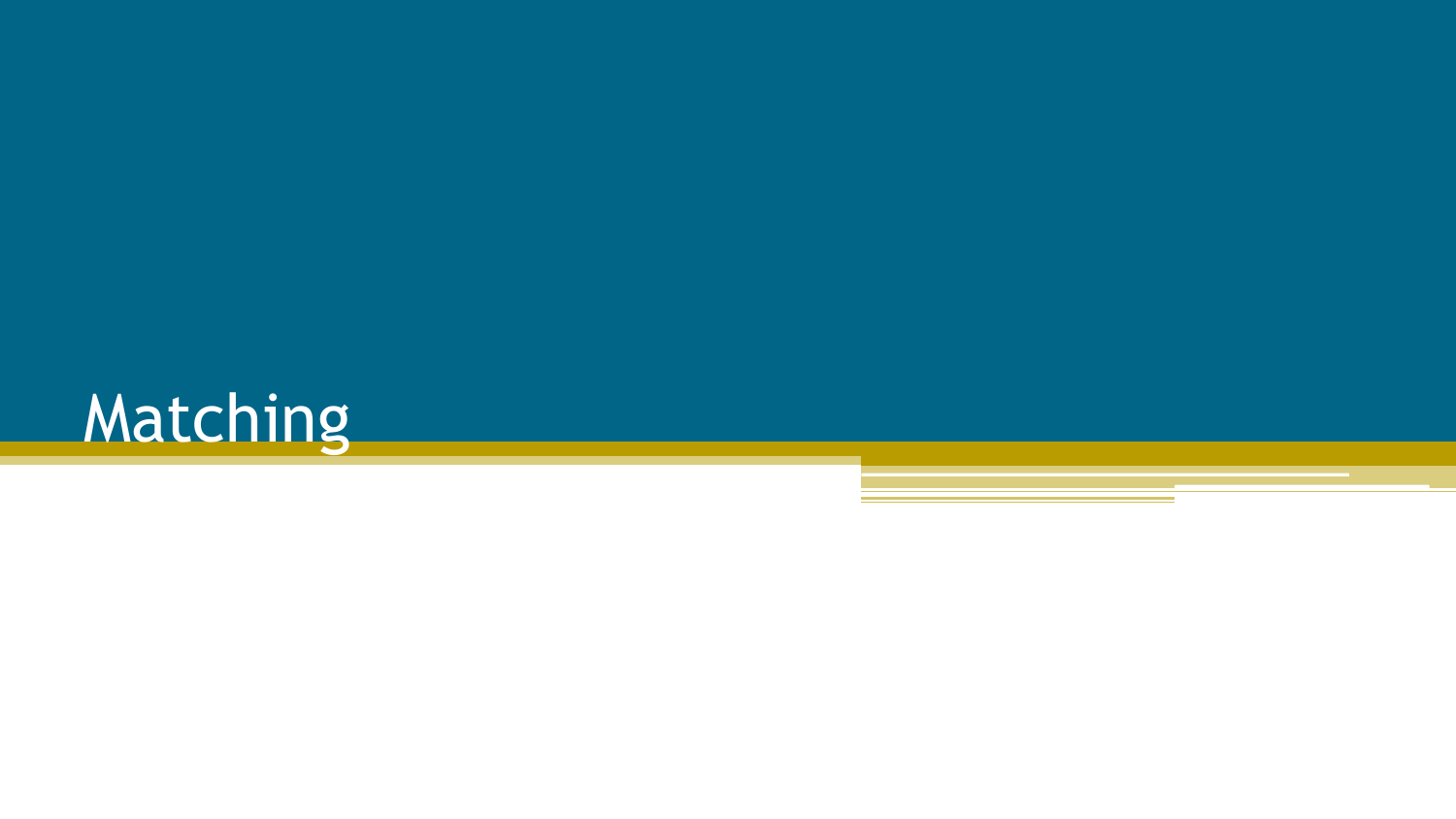## What are we trying to improve…

- There have never been established policies for matching Permanent Supportive Housing through CES using MyOrg
- Transitional Housing is currently being matched through CES with the use of a Matcher, but the MyOrg system for matching in CES is not being used
- CES will begin matching Rapid Re-Housing through CES using MyOrg
- There are not established protocols for how quickly matches should occur, or what should be done if matches do not occur within these timeframe
- We have never had one process for matching for domestic violence and human trafficking survivors through CES

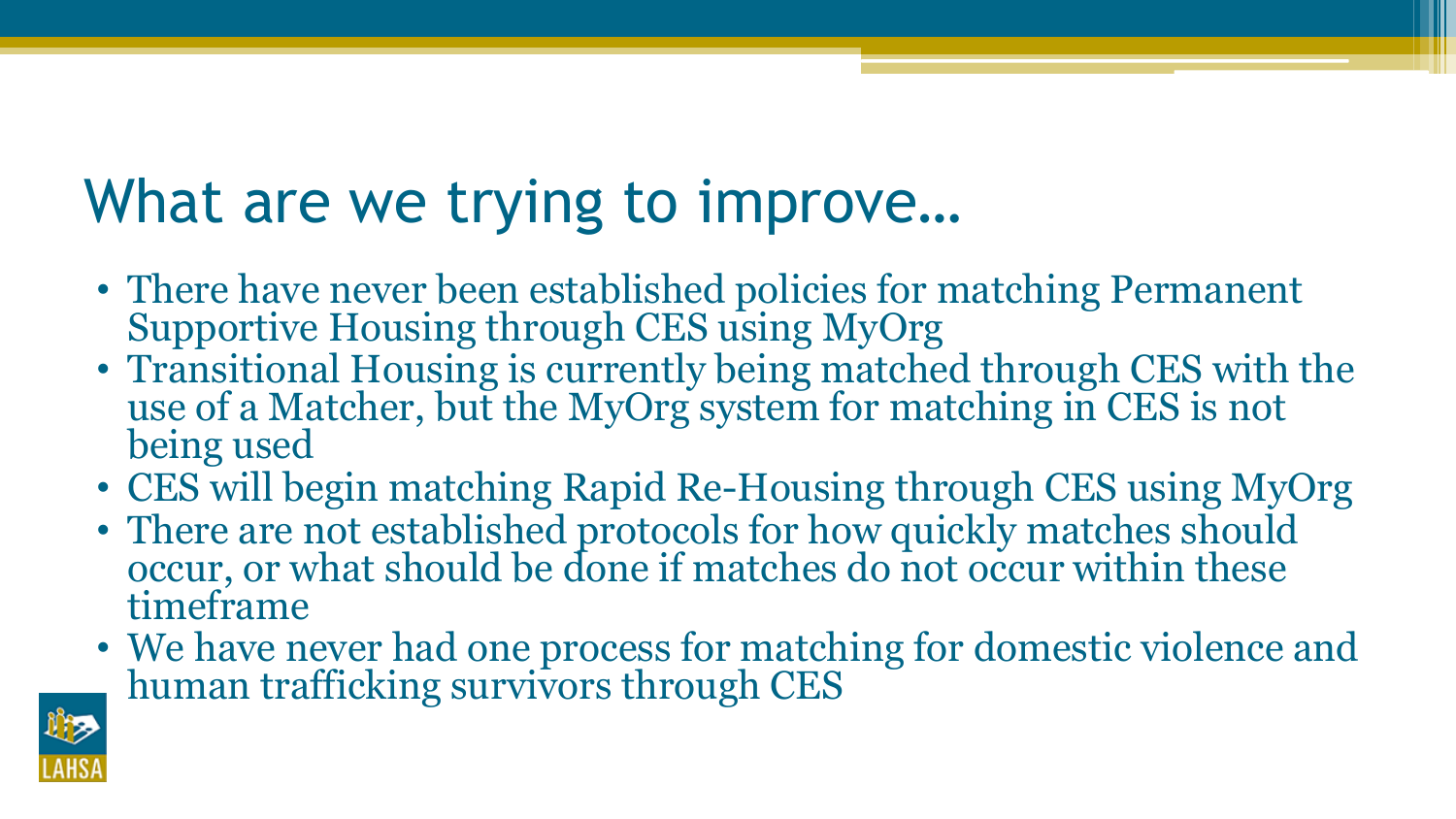## Proposed Procedure - Rapid Re-Housing

- LAHSA will work with Rapid Re-Housing Providers to identify the total projects Rapid Re-Housing "slots" to be made available during a contract year. LAHSA will work closely with Rapid Re-Housing Providers on a monthly basis to update projected numbers to be served based on program expenditures and remaining budget. Slots will be made available based on staffing capacity.
- Rapid Re-Housing slots will be matched within 3 business days.
	- Adult Rapid Re-Housing programs will serve adults and may serve some youth.
	- Youth Rapid Re-Housing program may serve TAY or TAY Families.
	- Family Rapid Re-Housing programs serve only families (inclusive of TAY Families).

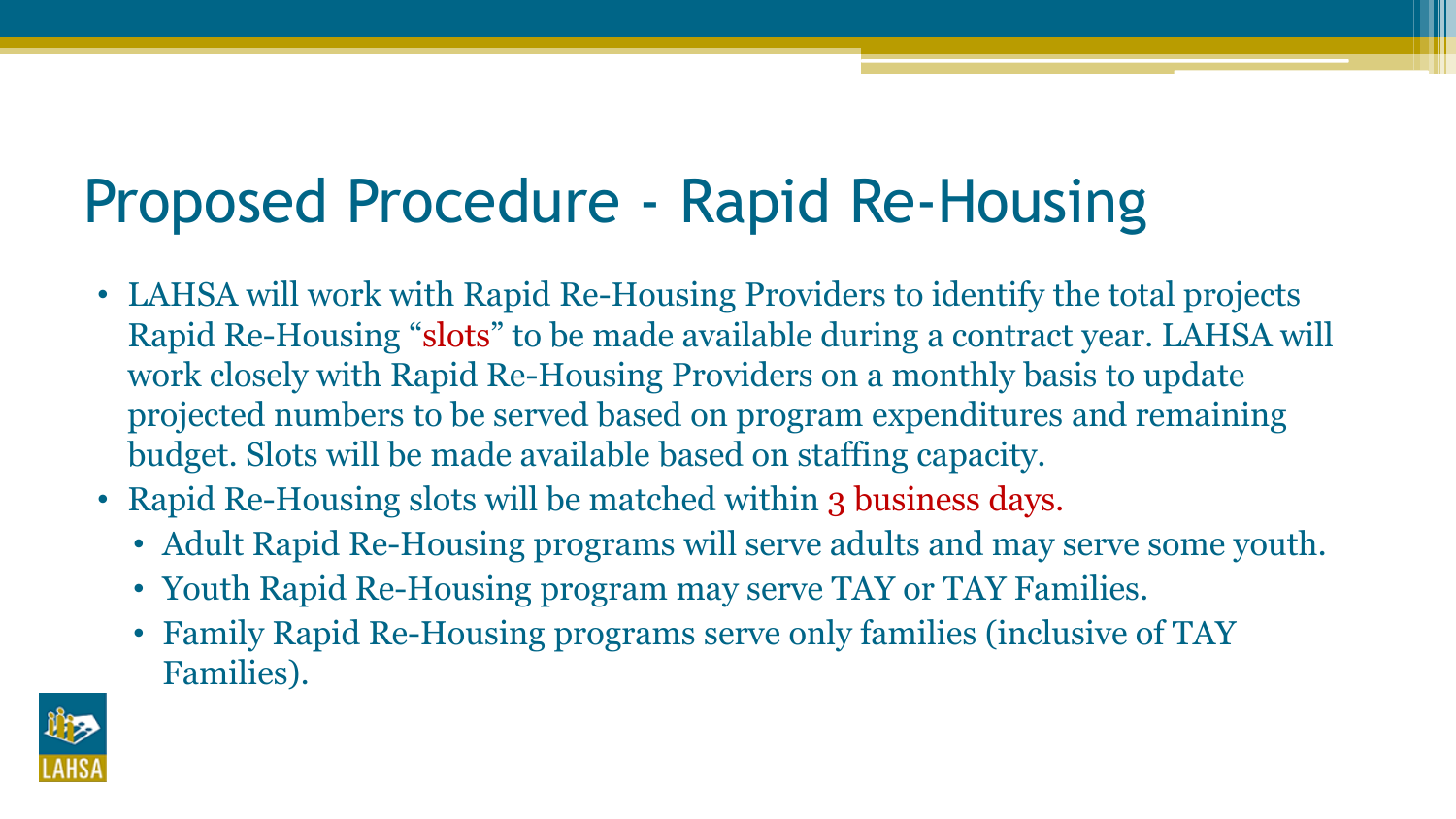### Proposed Procedure – Matching for Domestic Violence and Human Trafficking Survivors

- *LAHSA does not match households who need a confidential, safe emergency or transitional shelter.*
- Households who do not consent to participating in HMIS, and whose HMIS profiles are made private, may have their data entered into a new Non-HMIS Prioritization Tool. This tool will allow service providers to share enough information for matchers to pair the households to a housing resource, but the information capture will not disclose the identity of the household.
- Service providers must indicate the top three SPA's where the household is safe information from this tool will be collected by county-wide matchers and distributed to the regional matchers.
- Once a match has been found for the participant, matchers will connect with the Point of Contact listed on the Non-HMIS Prioritization tool to finalize the match.

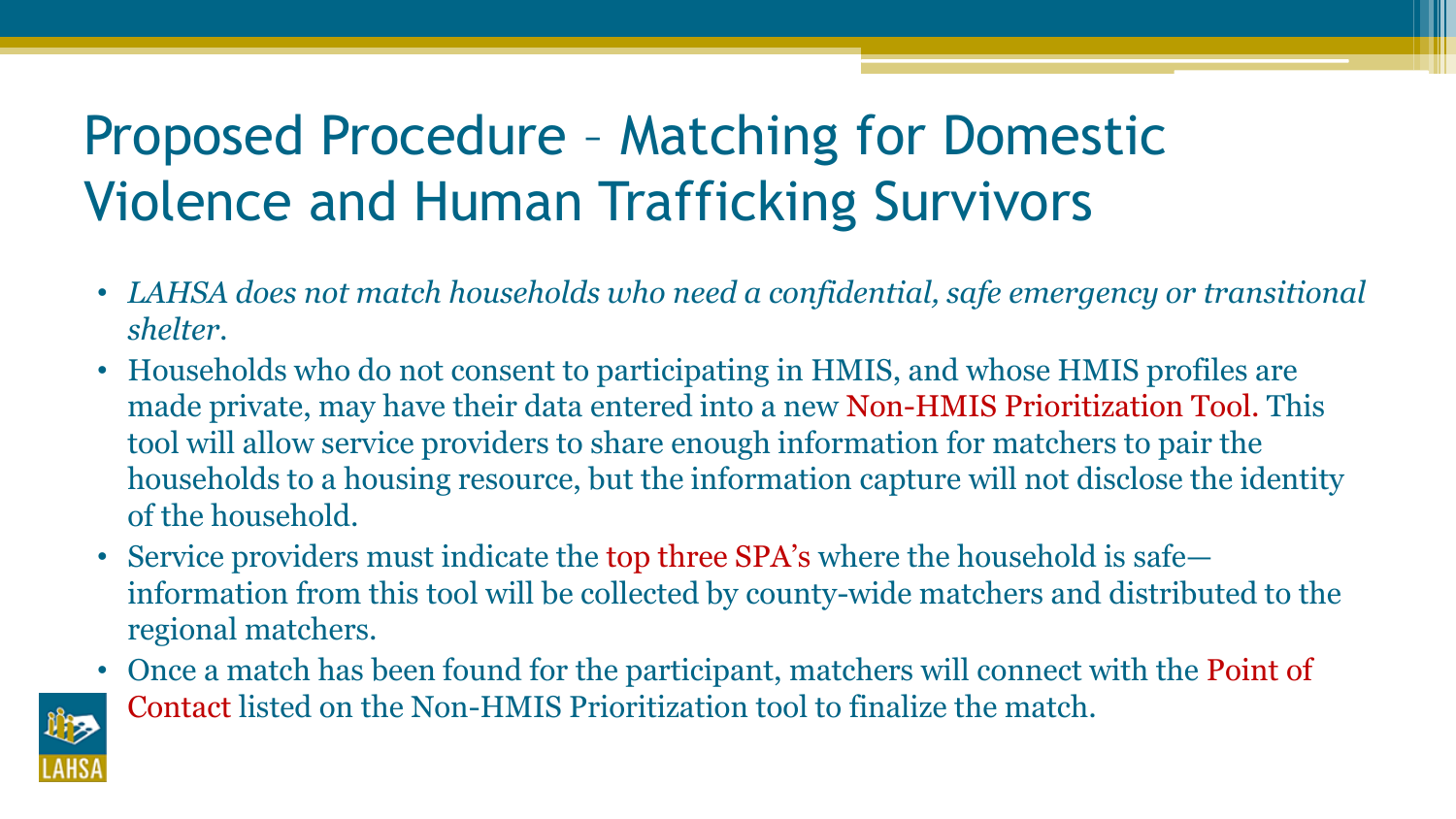## Question?

- Is this the best way to **match Rapid Re-Housing,** or is there another scenario you would propose?
- Is this the best way to **match for Domestic Violence and Human Trafficking Survivors**, or is there another scenario you would propose?